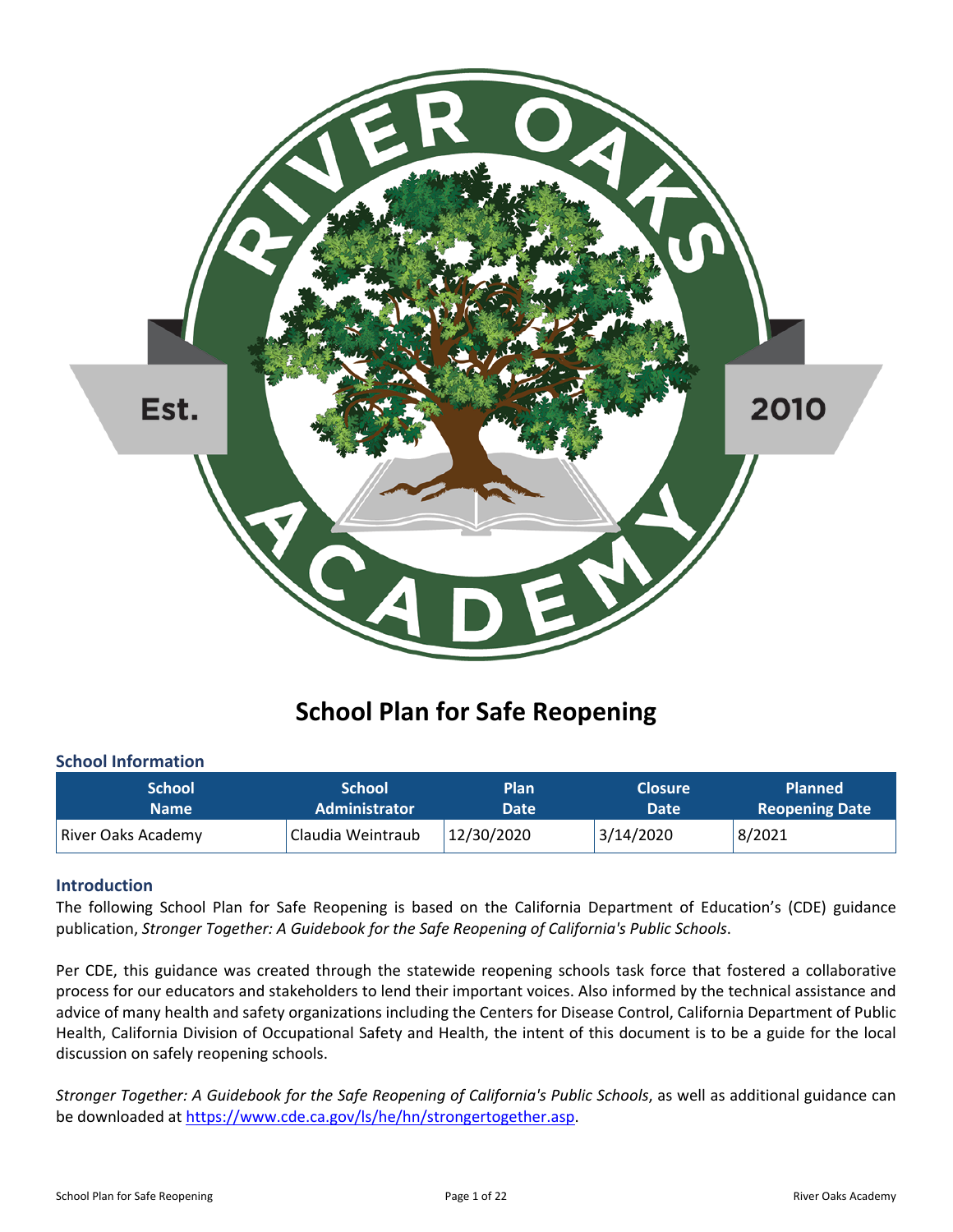The following checklist provides information regarding River Oaks Academy's plan for safe reopening and covers the following main categories:

| <b>Main Categories</b>                                                                      |  |
|---------------------------------------------------------------------------------------------|--|
| Local Conditions to Guide Reopening Decisions                                               |  |
| Plan to Address Positive COVID-19 Cases or Community Surges                                 |  |
| Injury and Illness Prevention Plan                                                          |  |
| <b>Campus Access</b>                                                                        |  |
| <b>Protective Equipment</b>                                                                 |  |
| <b>Physical Distancing</b>                                                                  |  |
| Cleaning/Disinfecting                                                                       |  |
| <b>Employee Issues</b>                                                                      |  |
| Communication with Students, Parents, Employees, Public Health Officials, and the Community |  |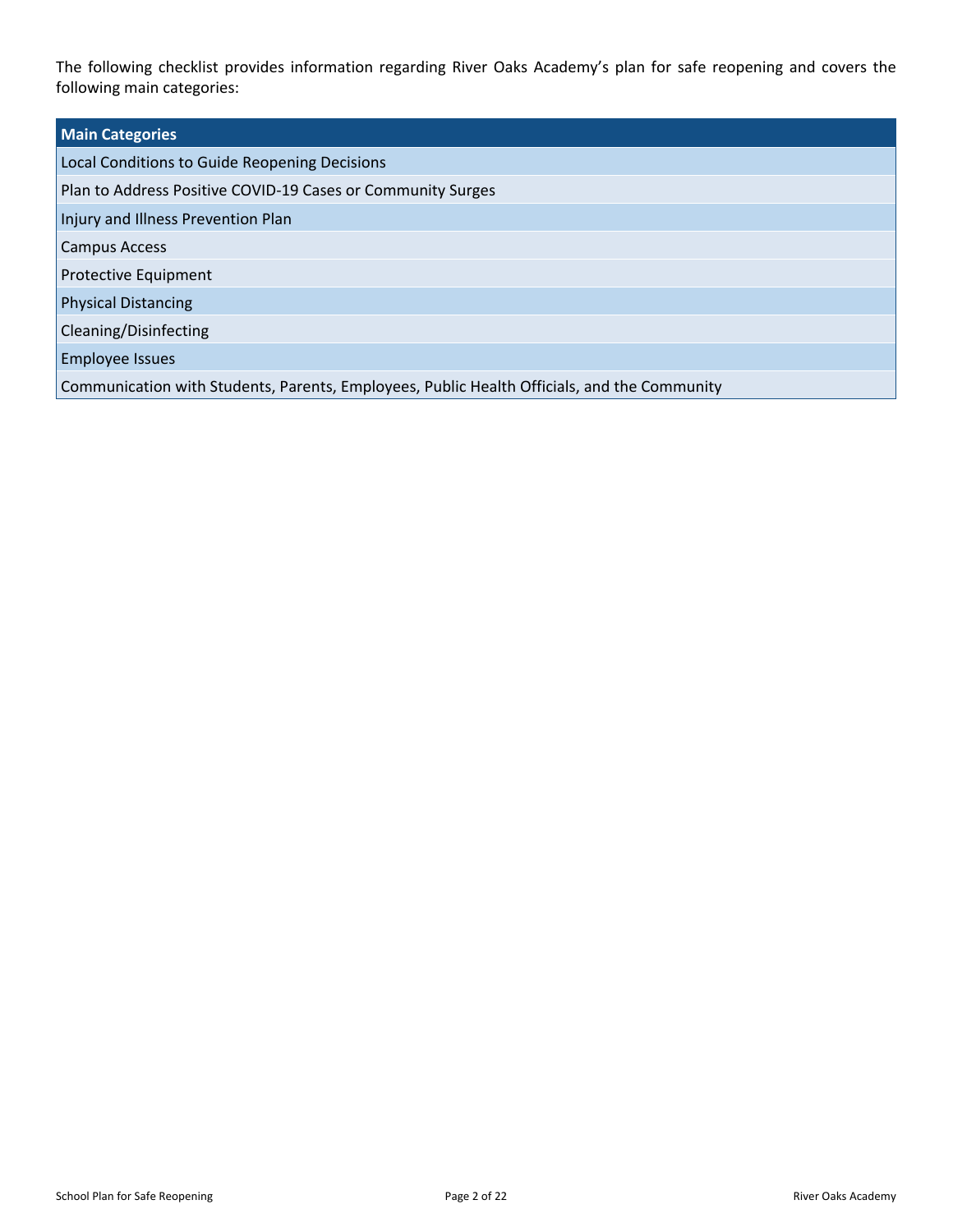## **Table of Contents**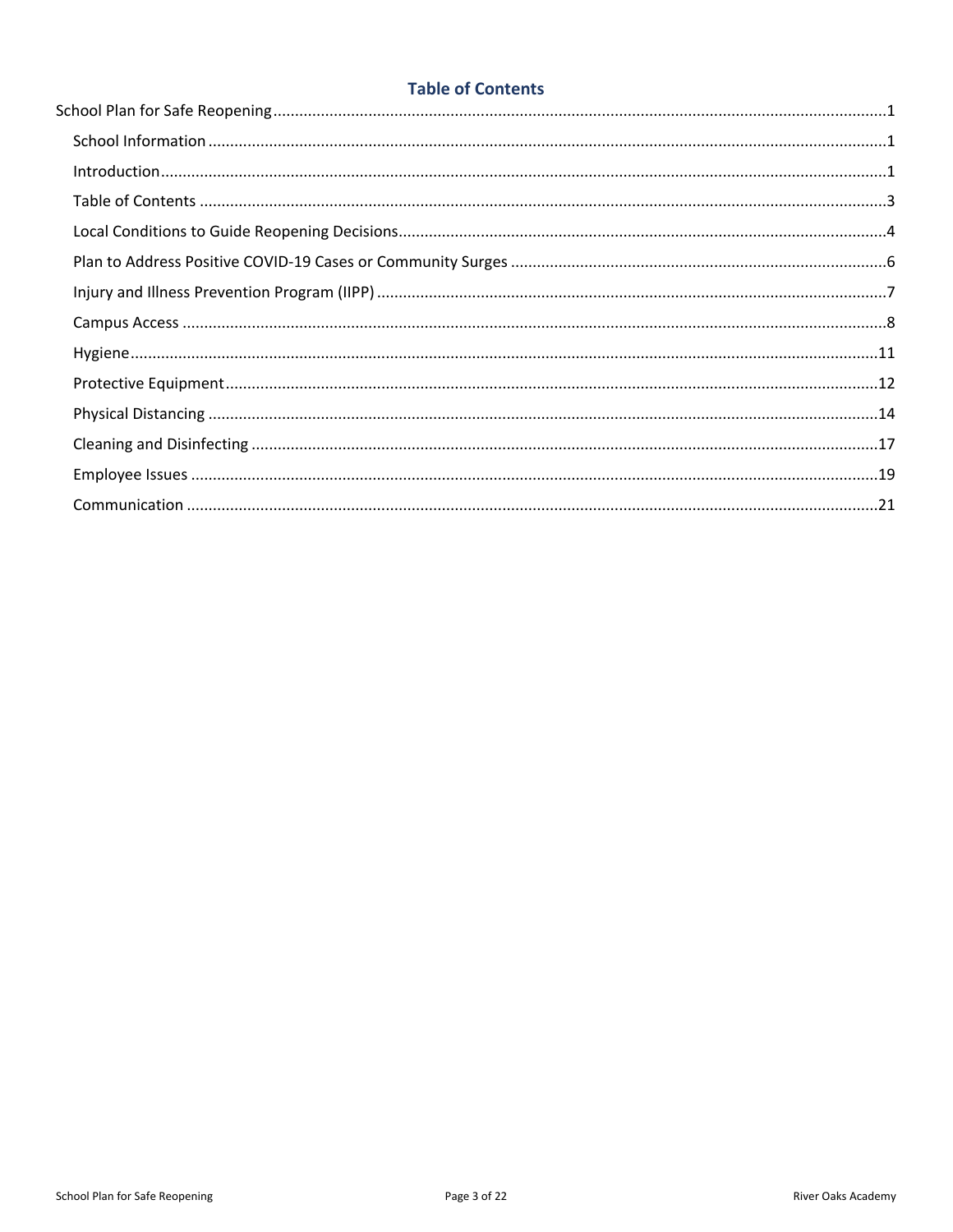## **Local Conditions to Guide Reopening Decisions**

### **Flexibility or Lifting of State Stay-Home Order**

| <b>Condition Met</b> | <b>Condition Assessed</b>                                                                  |
|----------------------|--------------------------------------------------------------------------------------------|
| No.                  | The state has lifted or relaxed the stay-home order to allow schools to physically reopen. |
|                      |                                                                                            |

## **Flexibility or Lifting of County Stay-Home Order**

| <b>Condition Met</b> | <b>Condition Assessed</b>                                                                                          |
|----------------------|--------------------------------------------------------------------------------------------------------------------|
| No                   | The county has lifted or relaxed the stay-home or shelter-in-place order to allow schools to physically<br>reopen. |

#### **Local Public Health Clearance**

| <b>Condition Met</b> | <b>Condition Assessed</b>                                                                                                                                                                                                                                                                                                                                                                                                                                                                                                         |
|----------------------|-----------------------------------------------------------------------------------------------------------------------------------------------------------------------------------------------------------------------------------------------------------------------------------------------------------------------------------------------------------------------------------------------------------------------------------------------------------------------------------------------------------------------------------|
| No                   | Local public health officials have made determinations, including, but not limited to, the following:<br>Testing Availability. Consult with local public health officials to ensure adequate tests and<br>tracking/tracing resources are available for schools to reopen. Employees have access to COVID-<br>19 testing at regular and ongoing intervals.<br>Sufficient duration of decline or stability of confirmed cases, hospitalizations, and deaths.<br>ii.<br>Sufficient surge capacity exists in local hospitals.<br>iii. |

#### **Equipment Availability**

| <b>Condition Met</b> | <b>Condition Assessed</b>                                                                                                                                                                                                                                                                                                                                                                                                                                                                                                                                                                                                                                                                                |
|----------------------|----------------------------------------------------------------------------------------------------------------------------------------------------------------------------------------------------------------------------------------------------------------------------------------------------------------------------------------------------------------------------------------------------------------------------------------------------------------------------------------------------------------------------------------------------------------------------------------------------------------------------------------------------------------------------------------------------------|
| <b>Yes</b>           | Have sufficient protective equipment to comply with California Department of Public Health<br>(CDPH) guidance for students and staff appropriate for each classification or duty, as well as<br>relevant California Division of Occupational Safety and Health Administration (Cal/OSHA)<br>requirements.<br>Have a plan for an ongoing supply of protective equipment.<br>ii.<br>Purchase a sufficient number of no-touch thermal scan thermometers for symptom screenings.<br>iii.<br>iv. Consider the differing requirements of PPE/EPG for the differing populations of students with<br>disabilities (i.e., for those requiring medical procedures, toileting, lifting and mobility<br>assistance). |

## **Cleaning Supply Availability**

| <b>Condition Met</b> | <b>Condition Assessed</b>                                                                                                       |
|----------------------|---------------------------------------------------------------------------------------------------------------------------------|
| Yes                  | Have enough school-appropriate cleaning supplies to continuously disinfect the school site in<br>accordance with CDPH guidance. |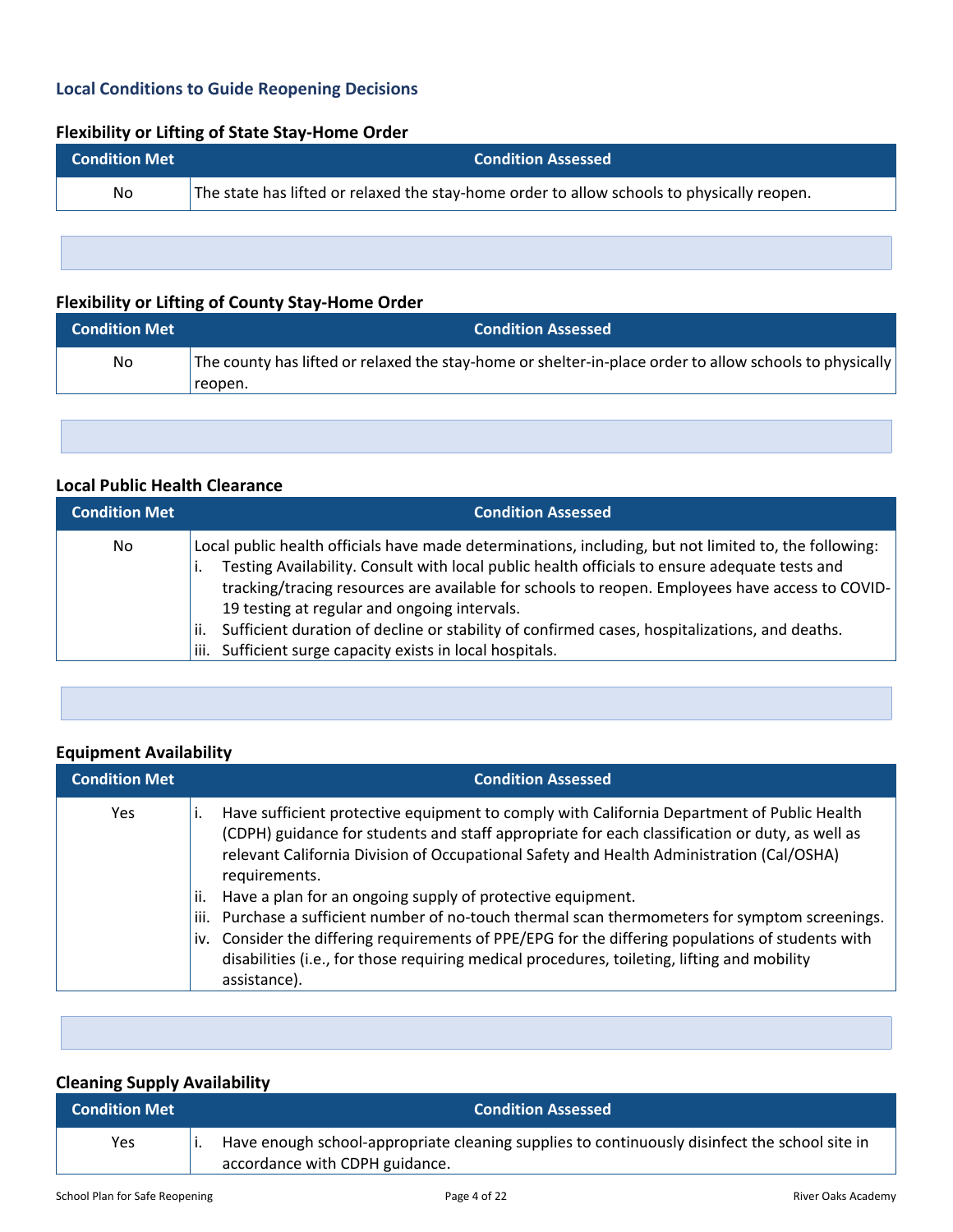| $\parallel$ ii. Ensure sufficient supplies of hand sanitizers, soap, handwashing stations, tissues, no-touch |
|--------------------------------------------------------------------------------------------------------------|
| trash cans, and paper towels.                                                                                |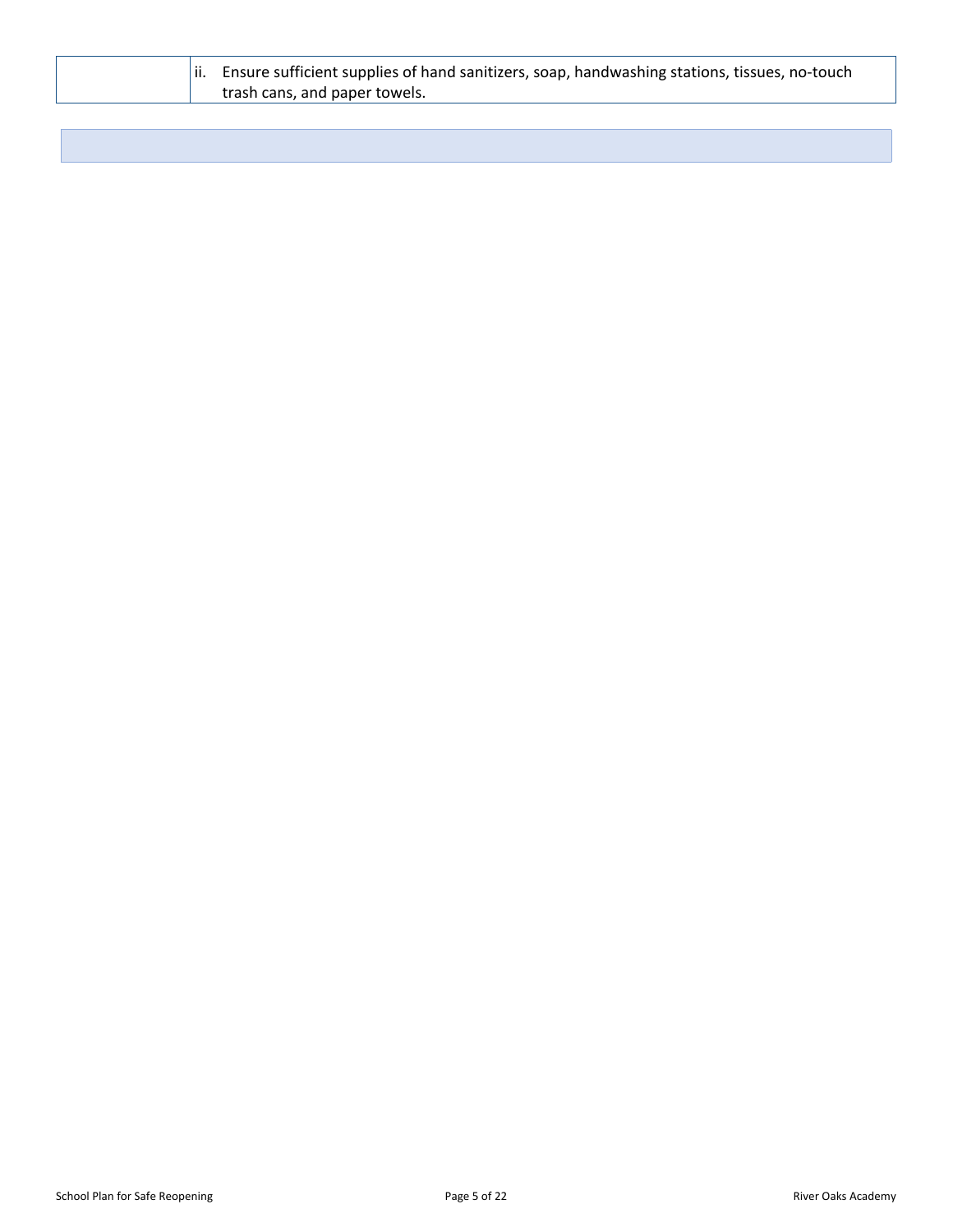## **Plan to Address Positive COVID-19 Cases or Community Surges**

## **Plan for Repeated Closure**

| <b>Condition Met</b> | <b>Condition Assessed</b>                                                                           |
|----------------------|-----------------------------------------------------------------------------------------------------|
| <b>Yes</b>           | Establish a plan to close schools again for physical attendance of students, if necessary, based on |
|                      | public health guidance and in coordination with local public health officials.                      |

We are an independent study program and our facilities are primarily for meetings and academic support. All of that has been done virtually at this point up to now and can continue virtually until a full re-opening is possible.

### **Response to Positive Tests**

| <b>Condition Met</b> | <b>Condition Assessed</b>                                                                                                                                                                                                                                                                                                                                                                                                                                                                                                                                                                                                          |
|----------------------|------------------------------------------------------------------------------------------------------------------------------------------------------------------------------------------------------------------------------------------------------------------------------------------------------------------------------------------------------------------------------------------------------------------------------------------------------------------------------------------------------------------------------------------------------------------------------------------------------------------------------------|
| <b>Yes</b>           | In accordance with CDPH guidance, when a student, teacher, or staff member or a member of their<br>household tests positive for COVID-19 and has exposed others at the school implement the<br>following steps:                                                                                                                                                                                                                                                                                                                                                                                                                    |
|                      | In consultation with the local public health officials, the appropriate school official may consider<br>i.<br>whether school closure is warranted and length of time based on the risk level within the<br>specific community as determined by the local public health officer.<br>In accordance with standard guidance for isolation at home after close contact, the classroom<br>ii.<br>or office where the COVID-19-positive individual was based will typically need to close<br>temporarily as students or staff isolate.<br>Additional close contacts at school outside of a classroom should also isolate at home.<br>iii. |
|                      | iv. Additional areas of the school visited by the COVID-19-positive individual may also need to be<br>closed temporarily for cleaning and disinfection.<br>Develop a plan for continuity of education, medical and social services, and meal programs and<br>v.<br>establish alternate mechanisms for these to continue.                                                                                                                                                                                                                                                                                                           |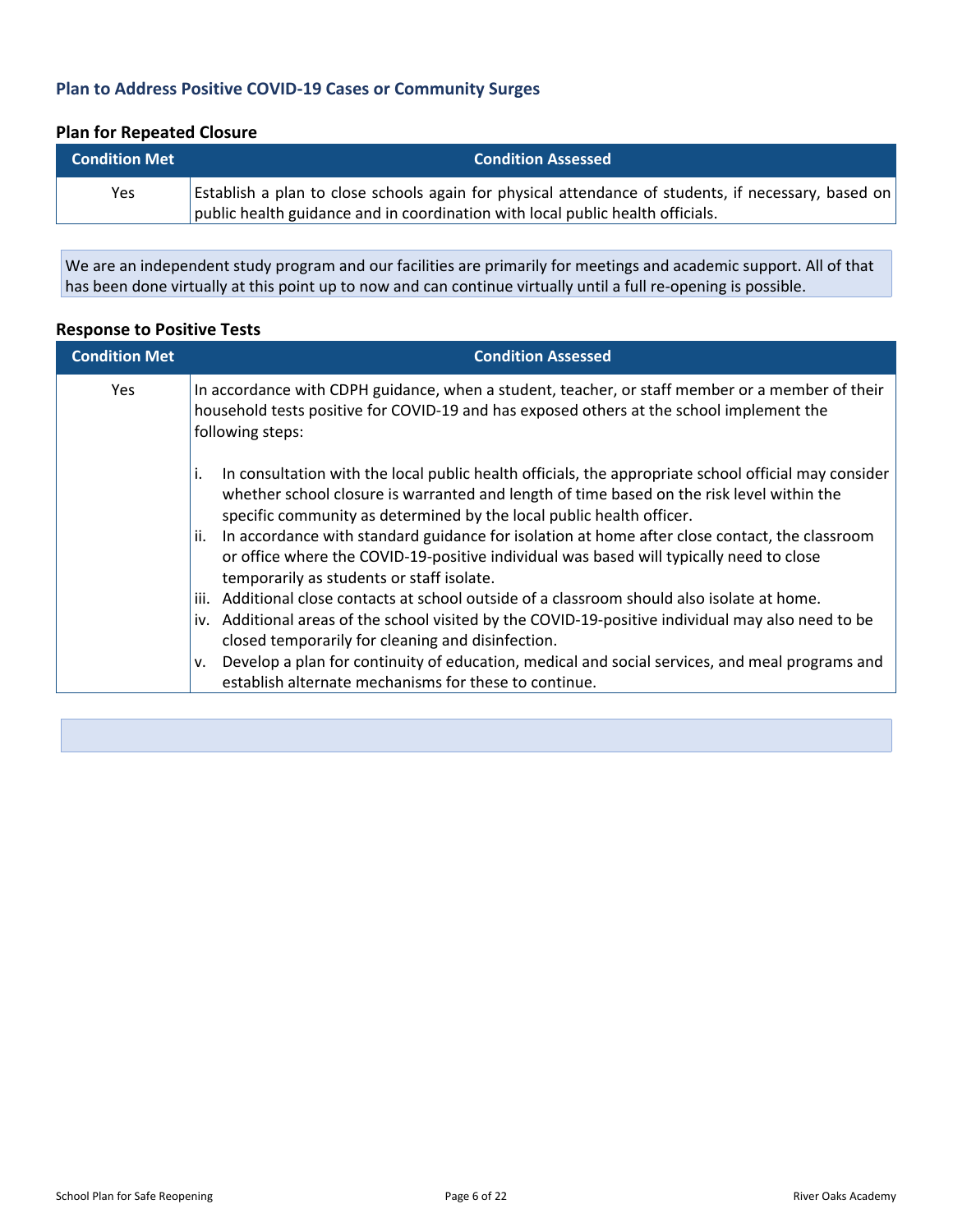## **Injury and Illness Prevention Program (IIPP)**

# **Plan for Repeated Closure**

| <b>Condition Met</b> | <b>Condition Assessed</b>                                                                                                           |
|----------------------|-------------------------------------------------------------------------------------------------------------------------------------|
| Yes                  | Update the IIPP to address unique circumstances during the COVID-19 crisis and make updates<br>accessible to employees and parents. |
|                      |                                                                                                                                     |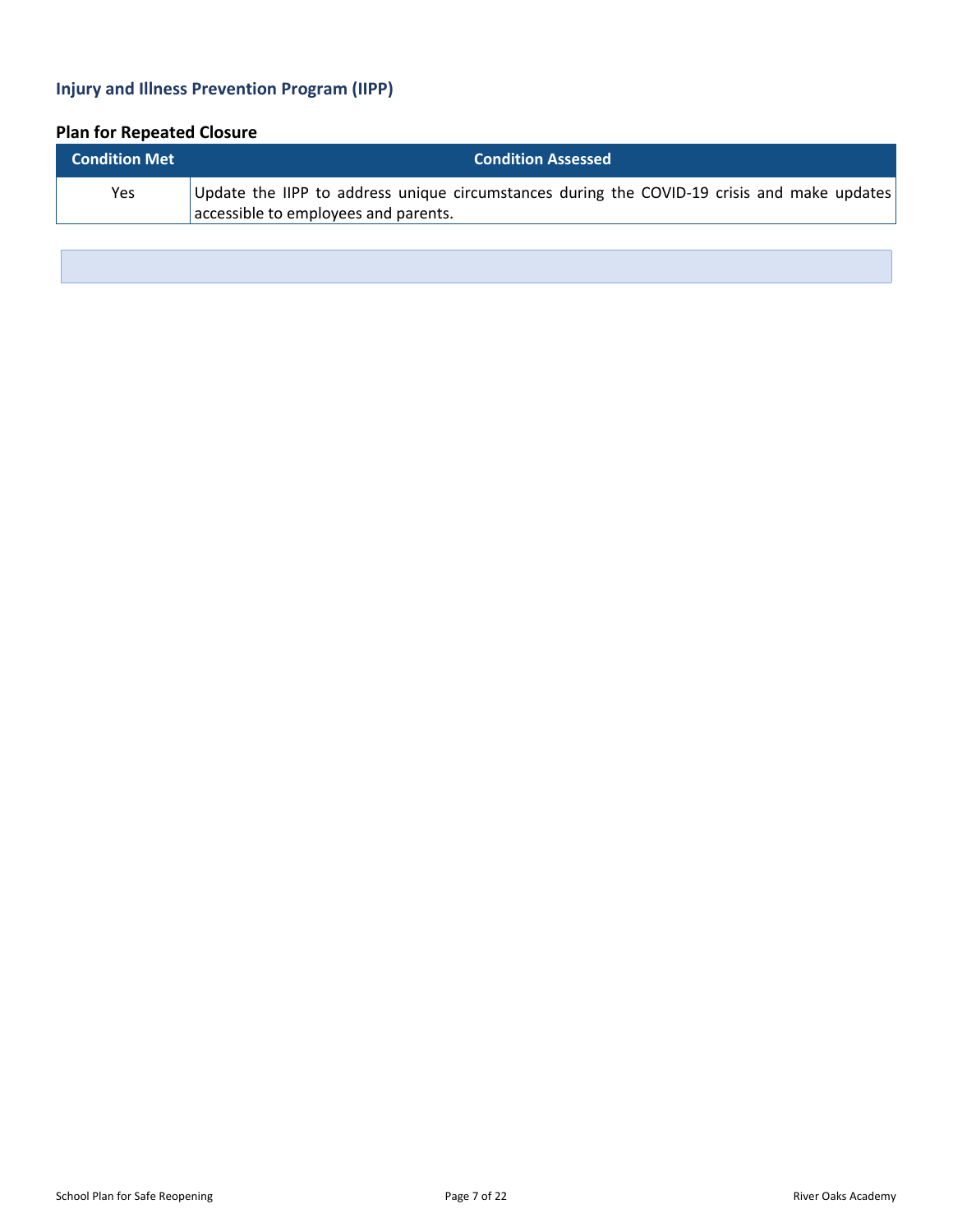#### **Campus Access**

Develop a plan to minimize access to campus, and limit nonessential visitors, facility use permits, and volunteers.

#### **People Showing Symptoms of COVID-19**

| <b>Condition Met</b> | <b>Condition Assessed</b>                                                                                                                                                                              |
|----------------------|--------------------------------------------------------------------------------------------------------------------------------------------------------------------------------------------------------|
| Yes                  | Exclude any student, parent, caregiver, visitor, or staff showing symptoms of COVID-19 (reference<br>CDC and CDPH guidelines for COVID-19 symptoms). Staff should discuss with the parent or caregiver |
|                      | and refer to the student's health history form or emergency card to identify whether the student has                                                                                                   |
|                      | a history of allergies, which would not be a reason to exclude.                                                                                                                                        |

see Mitigation Plan Information submitted to the County Office of Education for review on procedures

## **Monitoring Staff**

| <b>Condition Met</b> | <b>Condition Assessed</b>                                                                           |
|----------------------|-----------------------------------------------------------------------------------------------------|
| Not Applicable       | Monitor staff and students throughout the day for signs of illness. Determine any special or unique |
|                      | needs for students with disabilities related to planned district or schoolwide procedures.          |

we are an independent study program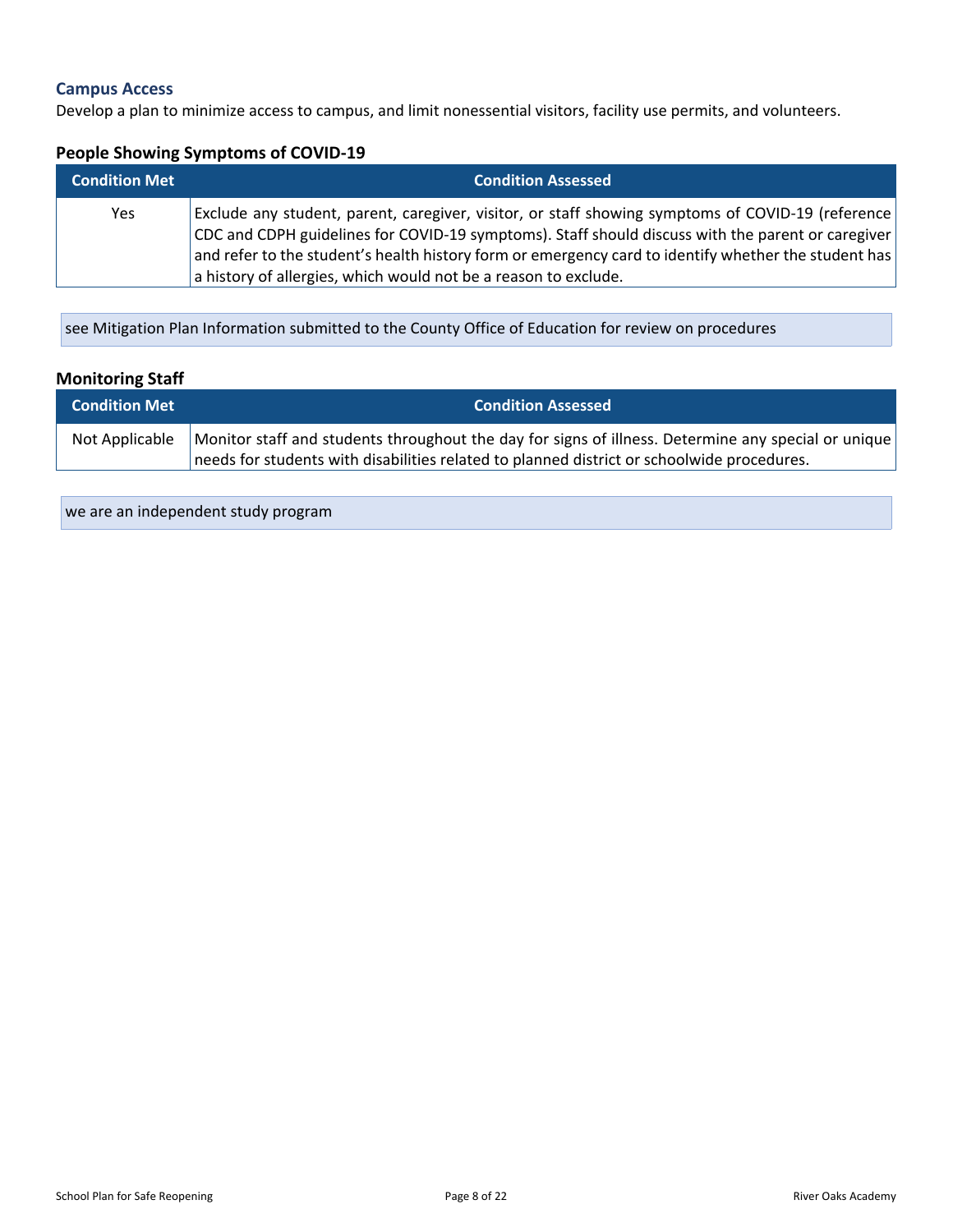## **Students Entering Campuses**

| <b>Condition Met</b> | <b>Condition Assessed</b>                                                                                                                                                                                                                                                                                                                                                                                                                                                                                                                                                                                                                                                                                                                                                                                                                                                                                                                                                                                                                                                                                                                                                                                                                                                                                                                                                                                                                                                                                                                                                                                                                                                                                                                                                                                                                                                                                                                                                                                                                                                                                                                             |
|----------------------|-------------------------------------------------------------------------------------------------------------------------------------------------------------------------------------------------------------------------------------------------------------------------------------------------------------------------------------------------------------------------------------------------------------------------------------------------------------------------------------------------------------------------------------------------------------------------------------------------------------------------------------------------------------------------------------------------------------------------------------------------------------------------------------------------------------------------------------------------------------------------------------------------------------------------------------------------------------------------------------------------------------------------------------------------------------------------------------------------------------------------------------------------------------------------------------------------------------------------------------------------------------------------------------------------------------------------------------------------------------------------------------------------------------------------------------------------------------------------------------------------------------------------------------------------------------------------------------------------------------------------------------------------------------------------------------------------------------------------------------------------------------------------------------------------------------------------------------------------------------------------------------------------------------------------------------------------------------------------------------------------------------------------------------------------------------------------------------------------------------------------------------------------------|
| Not Applicable       | Passive Screening. Instruct parents to screen students before leaving for school (check<br>temperature to ensure temperatures below 100.4 degrees Fahrenheit, observe for symptoms<br>outlined by public health officials) and to keep students at home if they have symptoms<br>consistent with COVID-19 or if they have had close contact with a person diagnosed with<br>COVID-19.<br>Active Screening. Engage in symptom screening as students enter campus and buses, consistent<br>with public health guidance, which includes visual wellness checks and temperature checks with<br>no-touch thermometers (check temperature to ensure temperatures below 100.4 degrees<br>Fahrenheit), and ask all students about COVID-19 symptoms within the last 24 hours and<br>whether anyone in their home has had COVID-19 symptoms or a positive test.<br>1. If a thermometer requiring a touch method (under the tongue or arm, forehead, etc.) is the<br>only type available, it should only be used when a fever is suspected and caution is taken by<br>temperature screeners, such as by wearing gloves, eye protection, and a mask.<br>2. Thermometers must be properly cleaned and disinfected after each use.<br>iii. All students must wash or sanitize hands as they enter campuses and buses.<br>iv. Provide supervised, sufficient points of access to avoid larger gatherings.<br>Use privacy boards or clear screens when practicable.<br>vi. If a student is symptomatic while entering campus or during the school day:<br>1. Students who develop symptoms of illness while at school should be separated from others<br>right away, preferably isolated in an area through which others do not enter or pass. If<br>more than one student is in an isolation area, ensure physical distancing.<br>2. Any students or staff exhibiting symptoms should be required to immediately wear a face<br>covering and wait in an isolation area until they can be transported home or to a health<br>care facility.<br>3. Students should remain in isolation with continued supervision and care until picked up by<br>an authorized adult. |
|                      | 4. Follow established guidelines for triaging students in the health office, recognizing not all                                                                                                                                                                                                                                                                                                                                                                                                                                                                                                                                                                                                                                                                                                                                                                                                                                                                                                                                                                                                                                                                                                                                                                                                                                                                                                                                                                                                                                                                                                                                                                                                                                                                                                                                                                                                                                                                                                                                                                                                                                                      |
|                      | symptoms are COVID-19 related.<br>5. Advise parents of sick students that students are not to return until they have met CDC<br>criteria to discontinue home isolation.                                                                                                                                                                                                                                                                                                                                                                                                                                                                                                                                                                                                                                                                                                                                                                                                                                                                                                                                                                                                                                                                                                                                                                                                                                                                                                                                                                                                                                                                                                                                                                                                                                                                                                                                                                                                                                                                                                                                                                               |
|                      | vii. Develop a plan for if students are symptomatic when boarding the bus.                                                                                                                                                                                                                                                                                                                                                                                                                                                                                                                                                                                                                                                                                                                                                                                                                                                                                                                                                                                                                                                                                                                                                                                                                                                                                                                                                                                                                                                                                                                                                                                                                                                                                                                                                                                                                                                                                                                                                                                                                                                                            |

we are an independent study program.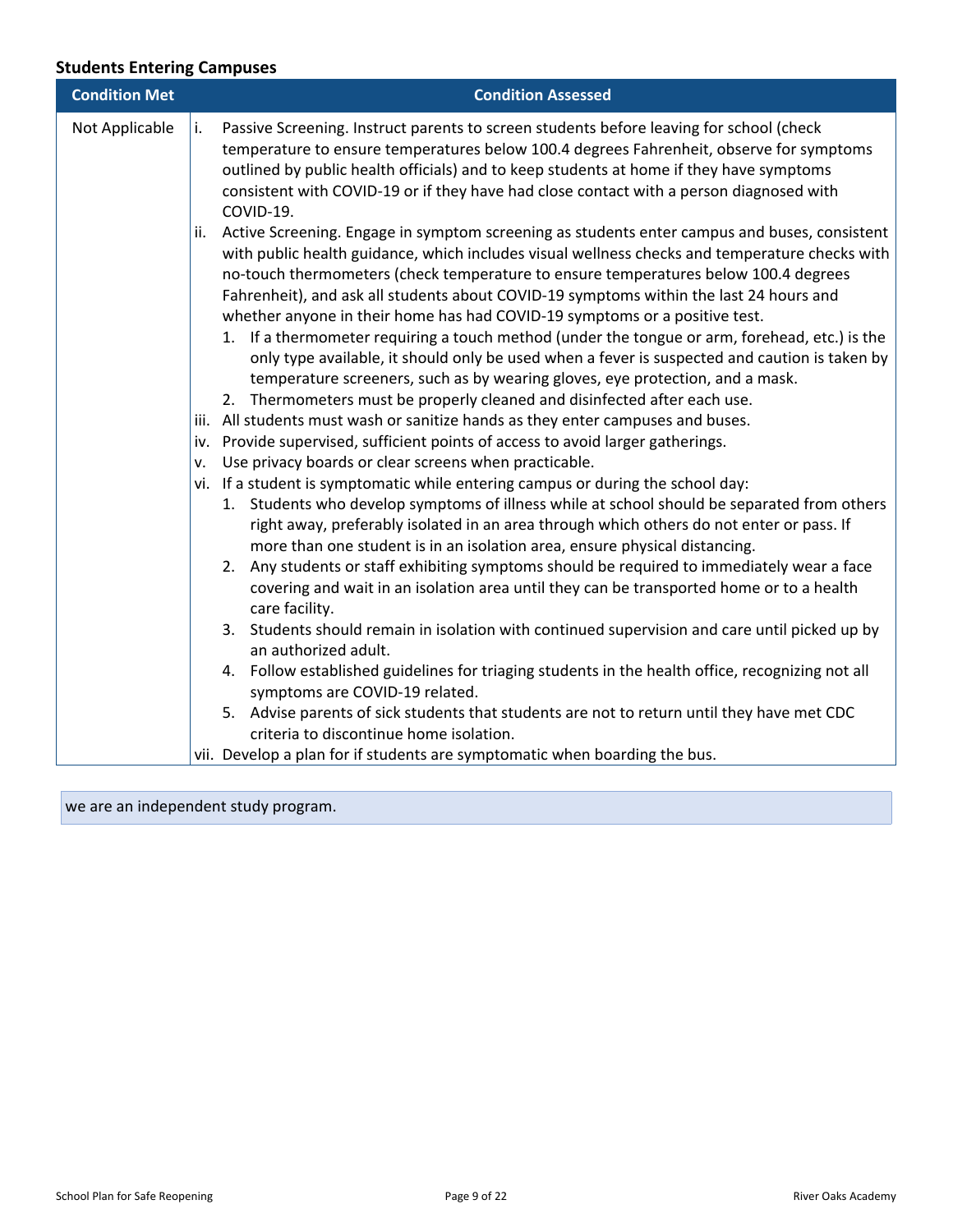## **Staff Entering Campuses**

| <b>Condition Met</b> | <b>Condition Assessed</b>                                                                                                                                                                                                                                                                                                                                                                                                                                                                                                                                                                                                                                                                                                                                                                                                                                                                                                                                                                                                                                                                                                                                                                                                                                                                                                                                                                                                                                                                                                                                    |
|----------------------|--------------------------------------------------------------------------------------------------------------------------------------------------------------------------------------------------------------------------------------------------------------------------------------------------------------------------------------------------------------------------------------------------------------------------------------------------------------------------------------------------------------------------------------------------------------------------------------------------------------------------------------------------------------------------------------------------------------------------------------------------------------------------------------------------------------------------------------------------------------------------------------------------------------------------------------------------------------------------------------------------------------------------------------------------------------------------------------------------------------------------------------------------------------------------------------------------------------------------------------------------------------------------------------------------------------------------------------------------------------------------------------------------------------------------------------------------------------------------------------------------------------------------------------------------------------|
| <b>Yes</b>           | Passive Screening. Instruct staff to self-screen before leaving for work (check temperature to<br>i.<br>ensure temperatures below 100.4 degrees Fahrenheit, check for symptoms outlined by public<br>health officials) and to stay home if they have symptoms consistent with COVID-19 or if they<br>have had close contact with a person diagnosed with COVID-19.<br>Active Screening. Engage in symptom screening as staff enter worksites, consistent with public<br>ii.<br>health guidance, which includes visual wellness checks and temperature checks with no-touch<br>thermometers (check temperature to ensure temperatures below 100.4 degrees Fahrenheit),<br>and ask all staff about COVID-19 symptoms within the last 24 hours and whether anyone in<br>their home has had COVID-19 symptoms or a positive test.<br>1. If a thermometer requiring a touch method (under the tongue or arm, forehead, etc.) is the<br>only type available, it should only be used when a fever is suspected.<br>2. Thermometers must be properly cleaned and disinfected after each use.<br>All staff must wash or sanitize hands as they enter worksites.<br>iii.<br>Exclude employees who are exhibiting symptoms from the workplace.<br>1. Staff members who develop symptoms of illness should be sent to medical care. Have<br>emergency substitute plans in place.<br>2. Create a procedure for reporting the reasons for the exclusions.<br>3. Advise sick staff members not to return until they have met CDC criteria to discontinue<br>home isolation. |

### **Outside Visitors and Groups**

| <b>Condition Met</b> | <b>Condition Assessed</b>                                                                                                                                         |
|----------------------|-------------------------------------------------------------------------------------------------------------------------------------------------------------------|
| <b>Yes</b>           | Limit access to campus for parents and other visitors.                                                                                                            |
|                      | Evaluate whether and to what extent external community organizations can safely utilize the<br>ii.                                                                |
|                      | site and campus resources. Ensure external community organizations that use the facilities also<br>follow the school's health and safety plans and CDPH guidance. |
|                      |                                                                                                                                                                   |
|                      | Review facility use agreements and establish common facility protocols for all users of the<br>iii.                                                               |
|                      | facility.                                                                                                                                                         |
|                      | Establish protocol for accepting deliveries safely.<br>iv.                                                                                                        |
|                      | <b>Charter School Co-locations</b><br>V.                                                                                                                          |
|                      | Update facility use agreements to address unique circumstances during the COVID-19 crisis,                                                                        |
|                      | ensuring that organizations that are using the same facility have agreed to the same                                                                              |
|                      | understandings about how to reopen in a healthy and safe way. Establish a protocol for                                                                            |
|                      | responding to site concerns regarding health and safety issues that arise during the pandemic                                                                     |
|                      | that is collaborative and meets the needs of all stakeholders.                                                                                                    |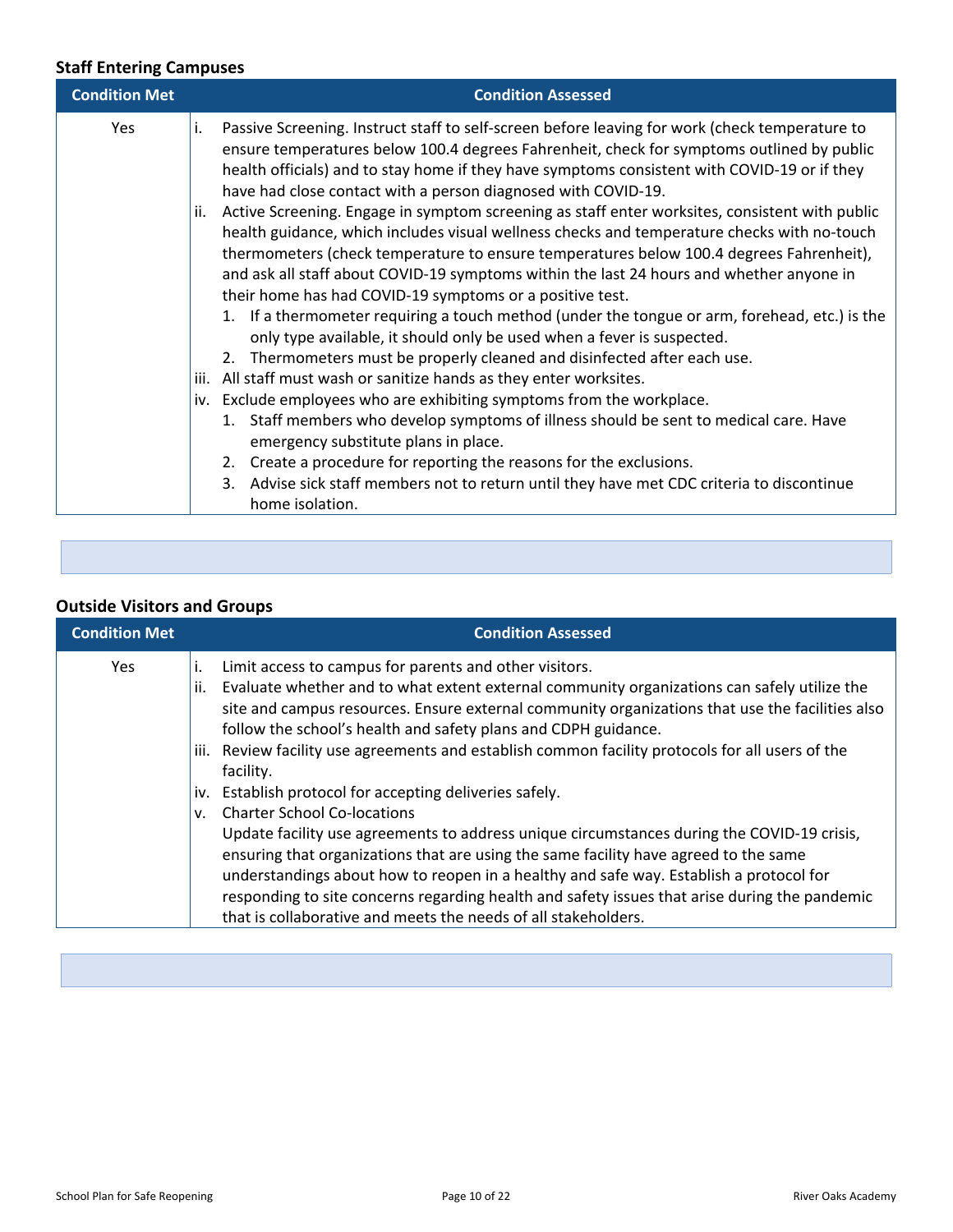## **Hygiene**

Plan to address hygiene practices to ensure personal health and safety in school facilities and vehicles.

### **Handwashing**

| <b>Condition Met</b> | <b>Condition Assessed</b>                                                                                                                                                                                                                                                                                                                                                                                                                                                                                                                                                                                                                                                                                                                                                                                                                                                     |
|----------------------|-------------------------------------------------------------------------------------------------------------------------------------------------------------------------------------------------------------------------------------------------------------------------------------------------------------------------------------------------------------------------------------------------------------------------------------------------------------------------------------------------------------------------------------------------------------------------------------------------------------------------------------------------------------------------------------------------------------------------------------------------------------------------------------------------------------------------------------------------------------------------------|
| Yes                  | In accordance with CDPH and Cal/OSHA guidance and in consultation with local public health<br>officials, develop a plan for handwashing that includes:<br>Providing opportunities for students and staff to meet handwashing frequency guidance.<br>Ensuring sufficient access to handwashing and sanitizer stations. Consider portable<br>ii.<br>handwashing stations throughout a site and near classrooms to minimize movement and<br>congregations in bathrooms to the extent possible.<br>Ensuring fragrance-free hand sanitizer (with a minimum of 60 percent alcohol) is available and<br>iii.<br>supervised at or near all workstations and on buses. Children under age nine should use hand<br>sanitizer under adult supervision. Call Poison Control if consumed: 1-800-222-1222. Note:<br>frequent handwashing is more effective than the use of hand sanitizers. |

**Training of Proper Handwashing Techniques and PPE/EPG Use**

| <b>Condition Met</b> | <b>Condition Assessed</b>                                                                                                                                                                                                                                                                                                      |
|----------------------|--------------------------------------------------------------------------------------------------------------------------------------------------------------------------------------------------------------------------------------------------------------------------------------------------------------------------------|
| Yes                  | Train staff and students on proper handwashing techniques and PPE/EPG use, including the<br>following:                                                                                                                                                                                                                         |
|                      | Scrub with soap for at least 20 seconds or use hand sanitizer if soap and water are not<br>accessible. Staff and students should use paper towels (or single use cloth towels) to dry hands<br>thoroughly.                                                                                                                     |
|                      | Wash hands when: arriving and leaving home; arriving at and leaving school; after playing<br>ii.<br>outside; after having close contact with others; after using shared surfaces or tools; before and<br>after using restroom; after blowing nose, coughing, and sneezing; and before and after eating<br>and preparing foods. |
|                      | CDC guidance on proper PPE use.<br>iii.                                                                                                                                                                                                                                                                                        |

## **Training for Face and Nose Covering**

| <b>Condition Met</b> | <b>Condition Assessed</b>                                                                                                                            |
|----------------------|------------------------------------------------------------------------------------------------------------------------------------------------------|
| Yes                  | Teach staff and students to:<br>Use tissue to wipe the nose and cough and sneeze inside the tissue.<br>Not touch the face or face covering.<br>' ii. |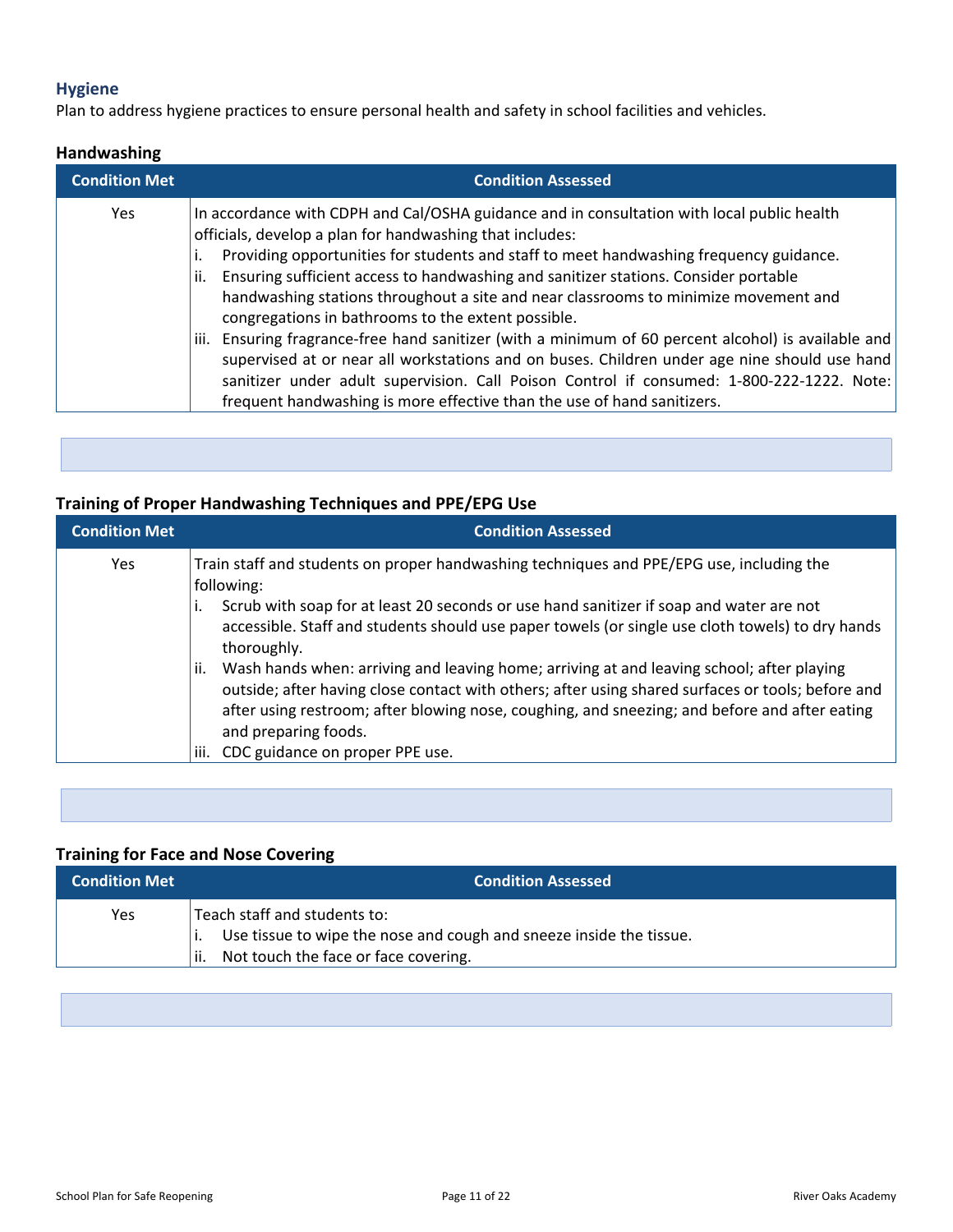## **Protective Equipment**

Plan to address protective equipment needs to ensure personal health and safety in school facilities and vehicles.

#### **PPE Training**

| <b>Condition Met</b> | <b>Condition Assessed</b>                                                                                                                                                                                                                                                                                                                                                                                                                                                                                                                                                                                                                                                                                                                                         |
|----------------------|-------------------------------------------------------------------------------------------------------------------------------------------------------------------------------------------------------------------------------------------------------------------------------------------------------------------------------------------------------------------------------------------------------------------------------------------------------------------------------------------------------------------------------------------------------------------------------------------------------------------------------------------------------------------------------------------------------------------------------------------------------------------|
| Yes                  | According to CDC guidance:<br>Training and information should be provided to staff and students on proper use, removal, and<br>washing of cloth face coverings.<br>Face coverings are not recommended for anyone who has trouble breathing or is unconscious,<br>ii.<br>incapacitated, or otherwise unable to remove the covering without assistance. LEAs should<br>make reasonable accommodations such as a face shield with a cloth drape for those who are<br>unable to wear face coverings for medical reasons. Per Cal/OSHA, considerations for face<br>shields should include a cloth drape attached across the bottom and tucked into shirt.<br>Cloth face coverings are meant to protect other people in case the wearer is unknowingly infected<br>iii. |
|                      | (many people carry COVID-19 but do not have symptoms). Cloth face coverings are not surgical<br>masks, respirators, or personal protective equipment.                                                                                                                                                                                                                                                                                                                                                                                                                                                                                                                                                                                                             |

training occurred with online SafeSchool training

## **Staff Protective Equipment**

| <b>Condition Met</b> |                   | <b>Condition Assessed</b>                                                                                                                                                                                                                                                                                                                                                                                                                                                                                                                                                                                                                                                                                                                                                                                                                                                                                                                                                                                                                                                                                                                                                                                                                                                                                                                                                              |
|----------------------|-------------------|----------------------------------------------------------------------------------------------------------------------------------------------------------------------------------------------------------------------------------------------------------------------------------------------------------------------------------------------------------------------------------------------------------------------------------------------------------------------------------------------------------------------------------------------------------------------------------------------------------------------------------------------------------------------------------------------------------------------------------------------------------------------------------------------------------------------------------------------------------------------------------------------------------------------------------------------------------------------------------------------------------------------------------------------------------------------------------------------------------------------------------------------------------------------------------------------------------------------------------------------------------------------------------------------------------------------------------------------------------------------------------------|
| <b>Yes</b>           | i.<br>ii.<br>iii. | As recommended by the CDC, all staff should wear face coverings. Per CDPH guidance, teachers<br>could use face shields, which enable students to see their faces and to avoid potential barriers<br>to phonological instruction.<br>Provide masks if the employee does not have a clean face covering.<br>Provide other protective equipment, as appropriate for work assignments.<br>1. For employees engaging in symptom screening, provide surgical masks, face shields, and<br>disposable gloves.<br>2. For front office and food service employees, provide face coverings and disposable gloves.<br>3. For custodial staff, provide equipment and PPE for cleaning and disinfecting, including:<br>A. For regular surface cleaning, provide gloves appropriate for all cleaning and disinfecting.<br>Classified staff engaged in deep cleaning and disinfecting should be equipped with<br>B.<br>proper PPE for COVID-19 disinfection (disposable gown, gloves, eye protection, and<br>mask or respirator) in addition to PPE as required by product instructions. All products<br>must be kept out of children's reach and stored in a space with restricted access.<br>C. Cal/OSHA requires that PPE be provided and worn to effectively protect employees<br>from the hazards of the cleaning products used and training be provided to staff on the<br>hazards of chemicals. |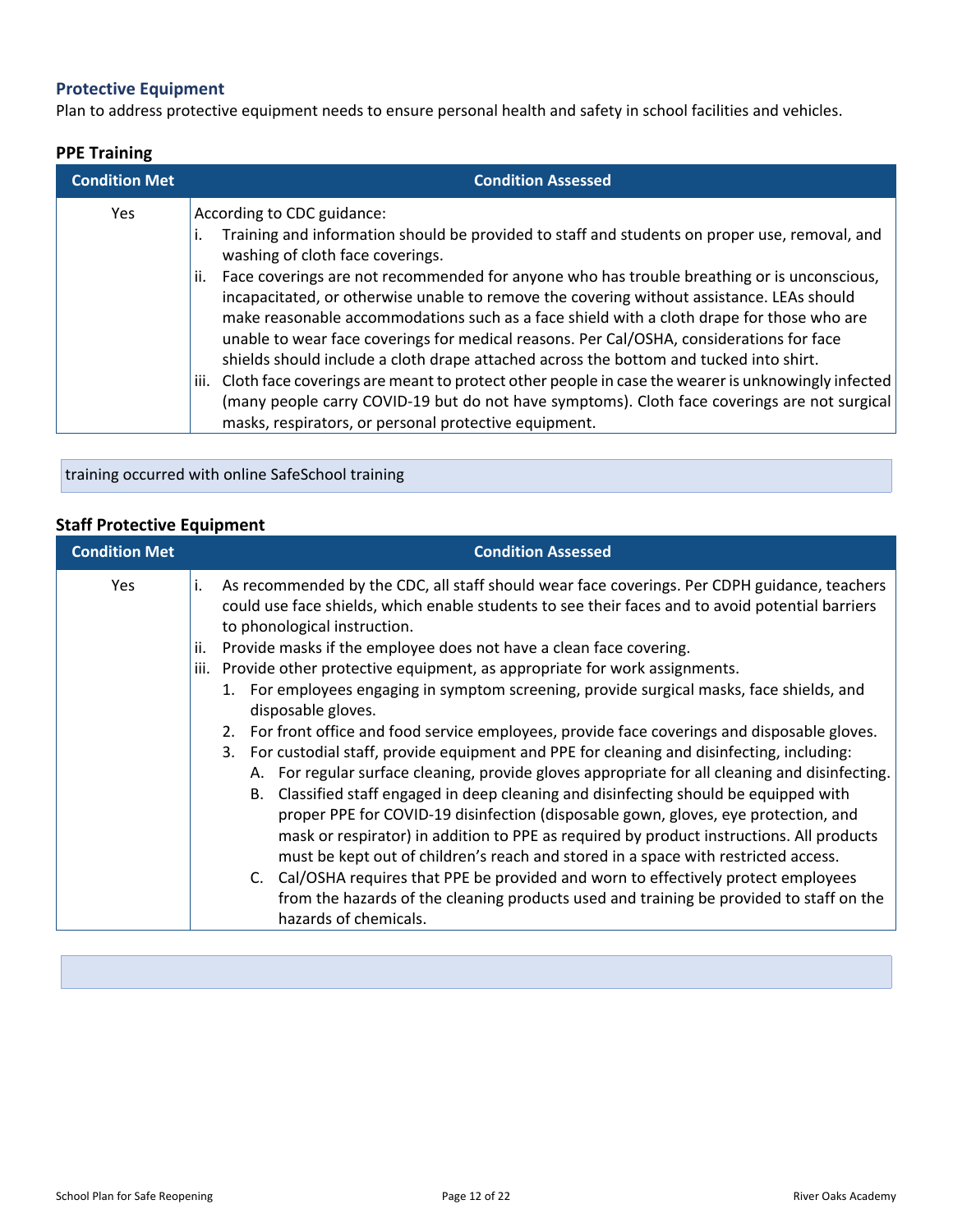## **Student Protective Equipment**

| <b>Condition Met</b> | <b>Condition Assessed</b>                                                                                                                                                                                                                                                                                                                                                                                                                                                                                                                                                                                                                                        |
|----------------------|------------------------------------------------------------------------------------------------------------------------------------------------------------------------------------------------------------------------------------------------------------------------------------------------------------------------------------------------------------------------------------------------------------------------------------------------------------------------------------------------------------------------------------------------------------------------------------------------------------------------------------------------------------------|
| Not Applicable       | Students should use cloth face coverings, especially in circumstances when physical distancing<br>cannot be maintained. If an LEA requires students to wear face coverings, then the LEA must<br>provide face coverings to be used. Consider how the LEA will address students with disabilities<br>who refuse or are not able to wear masks. At a minimum, face coverings should be worn:<br>1. While waiting to enter the school campus.<br>2. While on school grounds (except when eating or drinking).<br>3. While leaving school.<br>4. While on a school bus.<br>Driver has access to surplus masks to provide to students who are symptomatic on the bus. |

we are an independent study program.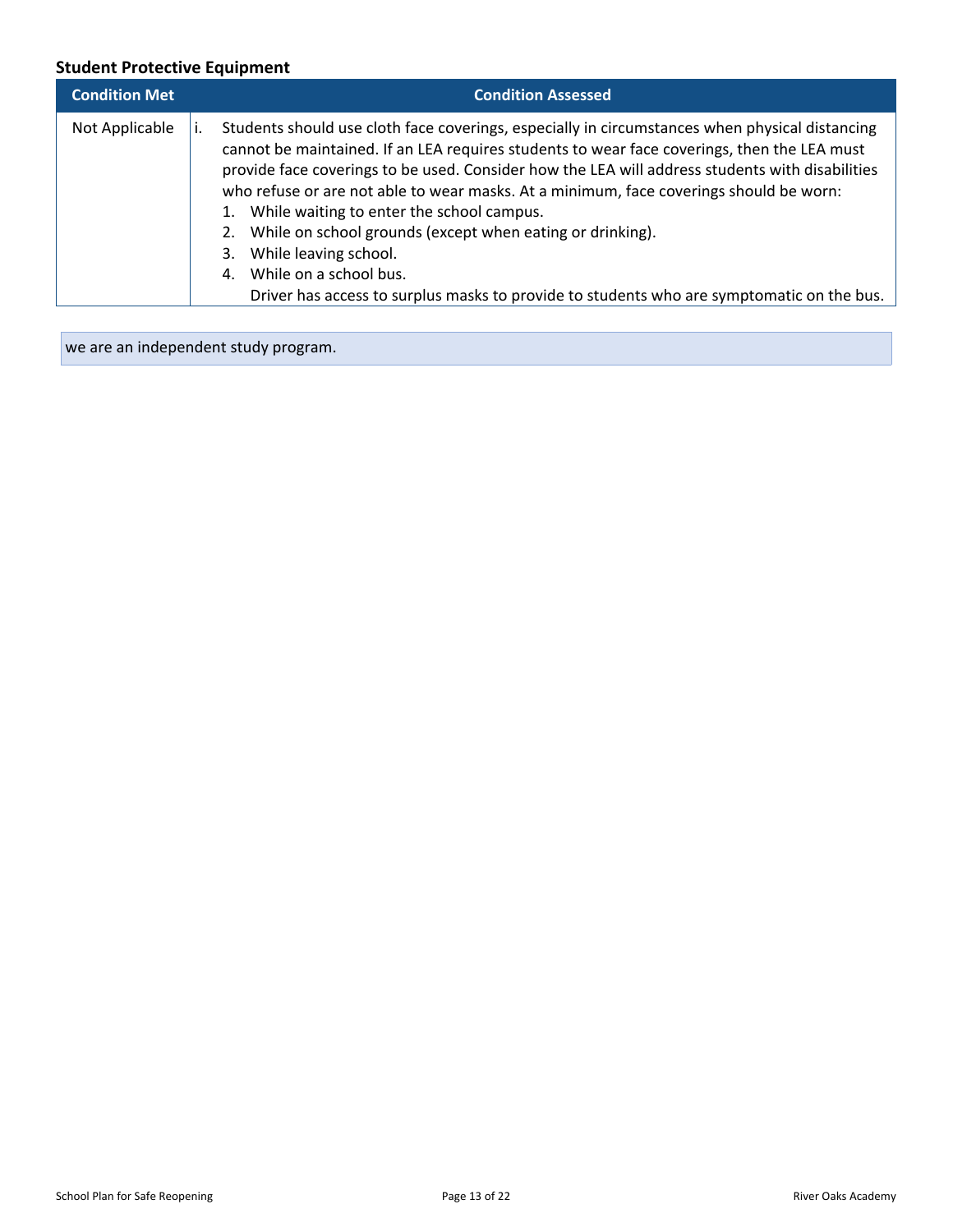#### **Physical Distancing**

Plan to meet physical distancing standards in school facilities and vehicles. Clearly define how staff can honor physical distancing recommendations, yet meet student medical, personal, or support needs. Determine how adequate space and facilities will be utilized to maintain health and safety of students and staff, especially when tending to individual student medical or personal needs.

#### **Plan to Limit the Number of Persons in Campus Spaces**

| <b>Condition Met</b> | <b>Condition Assessed</b>                                                                                                                                                                                                                                                                                                                                                              |
|----------------------|----------------------------------------------------------------------------------------------------------------------------------------------------------------------------------------------------------------------------------------------------------------------------------------------------------------------------------------------------------------------------------------|
| Yes                  | Plan to limit the number of people in all campus spaces to the number that can be reasonably<br>$\alpha$ accommodated while maintaining a minimum of 6 feet of distance between individuals. (6 feet is the<br>current minimum recommendation for physical distancing from the CDC, but it is important to pay<br>attention to future modifications in public health recommendations.) |

### **Creating Smaller Student/Educator Cohorts & Minimizing Movement**

| <b>Condition Met</b> | <b>Condition Assessed</b>                                                                                                                                                                                                                             |
|----------------------|-------------------------------------------------------------------------------------------------------------------------------------------------------------------------------------------------------------------------------------------------------|
| Yes                  | To the extent possible, and as recommended by the CDC, attempt to create smaller student/educator<br>cohorts to minimize the mixing of student groups throughout the day. Minimize movement of<br>students, educators, and staff as much as possible. |

#### **Alternative to Physical Distancing**

| <b>Condition Met</b> | <b>Condition Assessed</b>                                                                                                                                                                                                                                                                                                                                                                                                                                                                             |
|----------------------|-------------------------------------------------------------------------------------------------------------------------------------------------------------------------------------------------------------------------------------------------------------------------------------------------------------------------------------------------------------------------------------------------------------------------------------------------------------------------------------------------------|
| Not Applicable       | In a circumstance where sufficient physical distancing is difficult or impossible, such as when students<br>enter or exit a school bus in proximity to the bus driver, all individuals, including staff and students,<br>should wear face coverings that cover the mouth and nose consistent with public health guidance.<br>To be clear, face coverings are not a replacement for physical distancing, but they should be used to<br>mitigate virus spread when physical distancing is not feasible. |

#### **Student Physical Distancing**

| <b>Condition Met</b> | <b>Condition Assessed</b>                                                                                                                                                                                                                                                                                                                                                                                          |
|----------------------|--------------------------------------------------------------------------------------------------------------------------------------------------------------------------------------------------------------------------------------------------------------------------------------------------------------------------------------------------------------------------------------------------------------------|
| Not Applicable       | LEAs should plan to:<br>Limit number of students physically reporting to school, if needed to maintain physical<br>distancing.<br>1. Determine student and staff capacity of each school meeting 6-foot physical distancing<br>objectives.<br>2. Consider various strategies outlined in the Instructional Program Models in the guidance<br>document, such as early/late start times and blended learning models. |
|                      | The CDC recommends virtual activities in lieu of field trips and intergroup events.<br>ii.                                                                                                                                                                                                                                                                                                                         |
|                      | Post signage and install barriers to direct traffic around campus.<br>iii.                                                                                                                                                                                                                                                                                                                                         |
|                      | iv. Buses                                                                                                                                                                                                                                                                                                                                                                                                          |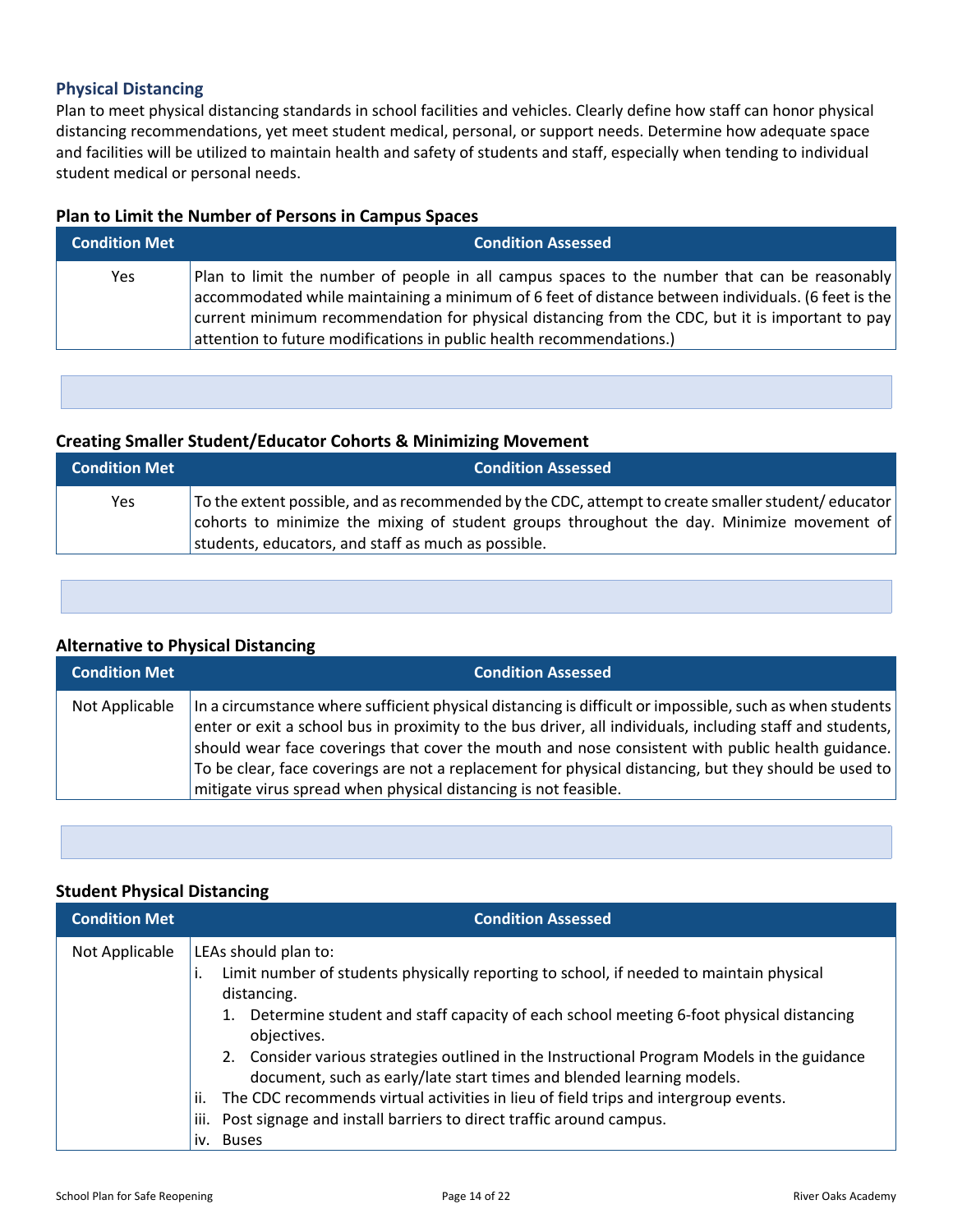|    | 1. Determine maximum capacity for students of each vehicle while meeting 6-foot physical<br>distancing objectives.                                                                                                                                                                                                              |
|----|---------------------------------------------------------------------------------------------------------------------------------------------------------------------------------------------------------------------------------------------------------------------------------------------------------------------------------|
|    | 2. Create a plan for seating based on maximum capacity determined above, and develop a<br>plan for bus routes that accommodates the capacity limitations. Mark or block seats that                                                                                                                                              |
|    | must be left vacant. Sample seating options:<br>A. Option 1: Seat one student to a bench on both sides of the bus, skipping every other                                                                                                                                                                                         |
|    | row.<br>B. Option 2: Seat one student to a bench, alternating rows on each side to create a zigzag<br>pattern on the bus.                                                                                                                                                                                                       |
|    | 3. Instruct students and parents to maintain 6-foot distancing at bus stops and while loading<br>and unloading.                                                                                                                                                                                                                 |
|    | 4. Seat students from the rear of the bus forward to prevent students from walking past each<br>other. To prevent students from walking past one another, afternoon runs should be<br>boarded based on the order in which students will be dropped off. (Students who get off<br>first should board last and sit in the front.) |
|    | 5. Students and staff should wear face coverings at bus stops and on buses.                                                                                                                                                                                                                                                     |
| ۷. | Playgrounds/Outside Spaces/Athletics                                                                                                                                                                                                                                                                                            |
|    | 1. Increase supervision to ensure physical distancing.                                                                                                                                                                                                                                                                          |
|    | Physical education (PE) and intramural/interscholastic athletics should be limited to<br>2.<br>activities that do not involve physical contact with other students or equipment until<br>advised otherwise by state/local public health officials.                                                                              |
|    | vi. Classrooms                                                                                                                                                                                                                                                                                                                  |
|    | 1. Determine maximum capacity for students of each classroom while meeting 6-foot physical<br>distancing objectives.                                                                                                                                                                                                            |
|    | 2. In accordance with CDC and CDPH guidance, ensure desks are a minimum of 6 feet apart<br>and arrange desks in a way that minimizes face-to-face contact.                                                                                                                                                                      |
|    | If necessary, utilize other campus spaces for instructional activities (e.g., lecture halls, gyms,<br>3.<br>auditoriums, cafeterias, outdoors).                                                                                                                                                                                 |
|    | 4. If necessary, broadcast to other classrooms and students distance learning at home.                                                                                                                                                                                                                                          |
|    | Increase staffing to ensure physical distancing for younger students and students with<br>5.<br>special needs.                                                                                                                                                                                                                  |
|    | 6. Arrange developmentally appropriate activities for smaller group activities and rearrange<br>furniture and play spaces to maintain separation, when possible.                                                                                                                                                                |
|    | 7. Address physical distancing objectives as students move between classrooms.                                                                                                                                                                                                                                                  |
|    | 8. Address potential issues from physical distancing rules that could result in unintended<br>segregation of students with disabilities on campuses away from peers without disabilities.                                                                                                                                       |
|    | vii. Food Service                                                                                                                                                                                                                                                                                                               |
|    | 1. Consider strategies to limit physical interaction during meal preparation and meal service                                                                                                                                                                                                                                   |
|    | (e.g., serving meals in classrooms, increasing meal service access points, staggering<br>cafeteria use).                                                                                                                                                                                                                        |
|    | 2. Suspend use of share tables and self-service buffets for food and condiments.                                                                                                                                                                                                                                                |
|    | Install physical barriers, such as sneeze guards and partitions, at point of sale and other<br>3.<br>areas where maintaining physical distance of 6 feet is difficult.                                                                                                                                                          |
|    | 4. With an approved National School Lunch Program waiver, offer meal delivery for students<br>quarantined or in a home-based cohort.                                                                                                                                                                                            |
|    | If providing meal service in classrooms, plan for cleaning and trash removal.<br>5.                                                                                                                                                                                                                                             |
|    |                                                                                                                                                                                                                                                                                                                                 |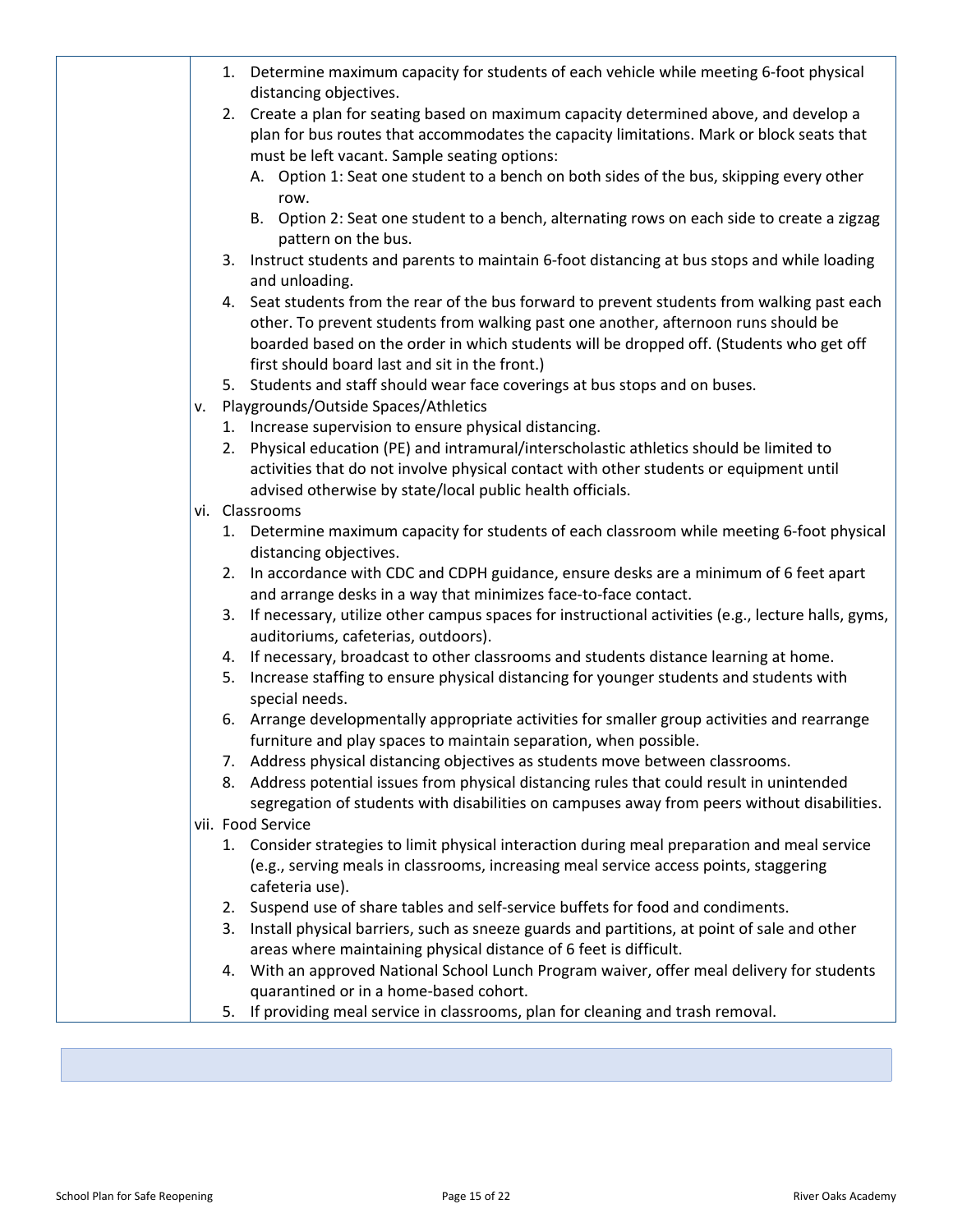## **Staff Physical Distancing**

| <b>Condition Met</b> | <b>Condition Assessed</b>                                                                                                                                                                                                                                                                                                                                                                                                                                                                                                                                                                                                                                                                                                                                                                                                                                                                                                                                                                                                                           |
|----------------------|-----------------------------------------------------------------------------------------------------------------------------------------------------------------------------------------------------------------------------------------------------------------------------------------------------------------------------------------------------------------------------------------------------------------------------------------------------------------------------------------------------------------------------------------------------------------------------------------------------------------------------------------------------------------------------------------------------------------------------------------------------------------------------------------------------------------------------------------------------------------------------------------------------------------------------------------------------------------------------------------------------------------------------------------------------|
| <b>Yes</b>           | Develop a plan that ensures physical distancing among staff in their work environment to<br>Ι.<br>reduce spread of the virus that includes:<br>1. Avoiding staff congregation in work environments, break rooms, staff rooms, and<br>bathrooms.<br>2. Avoiding grouping staff together for training or staff development. Consider conducting the<br>training virtually or, if in-person, ensure distancing is maintained.<br>Adjust staff schedules (through negotiations) to accommodate new student schedules and<br>ii.<br>physical distancing strategies.<br>In accordance with Cal/OSHA regulations and guidance, evaluate all workspaces to ensure that<br>iii.<br>employees can maintain physical distancing to the extent possible.<br>1. Where possible, rearrange workspaces to incorporate a minimum of 6 feet between<br>employees and students.<br>2. If physical distancing between workspaces or between employees and students and visitors<br>is not possible, add physical barriers that cannot be moved to separate workspaces. |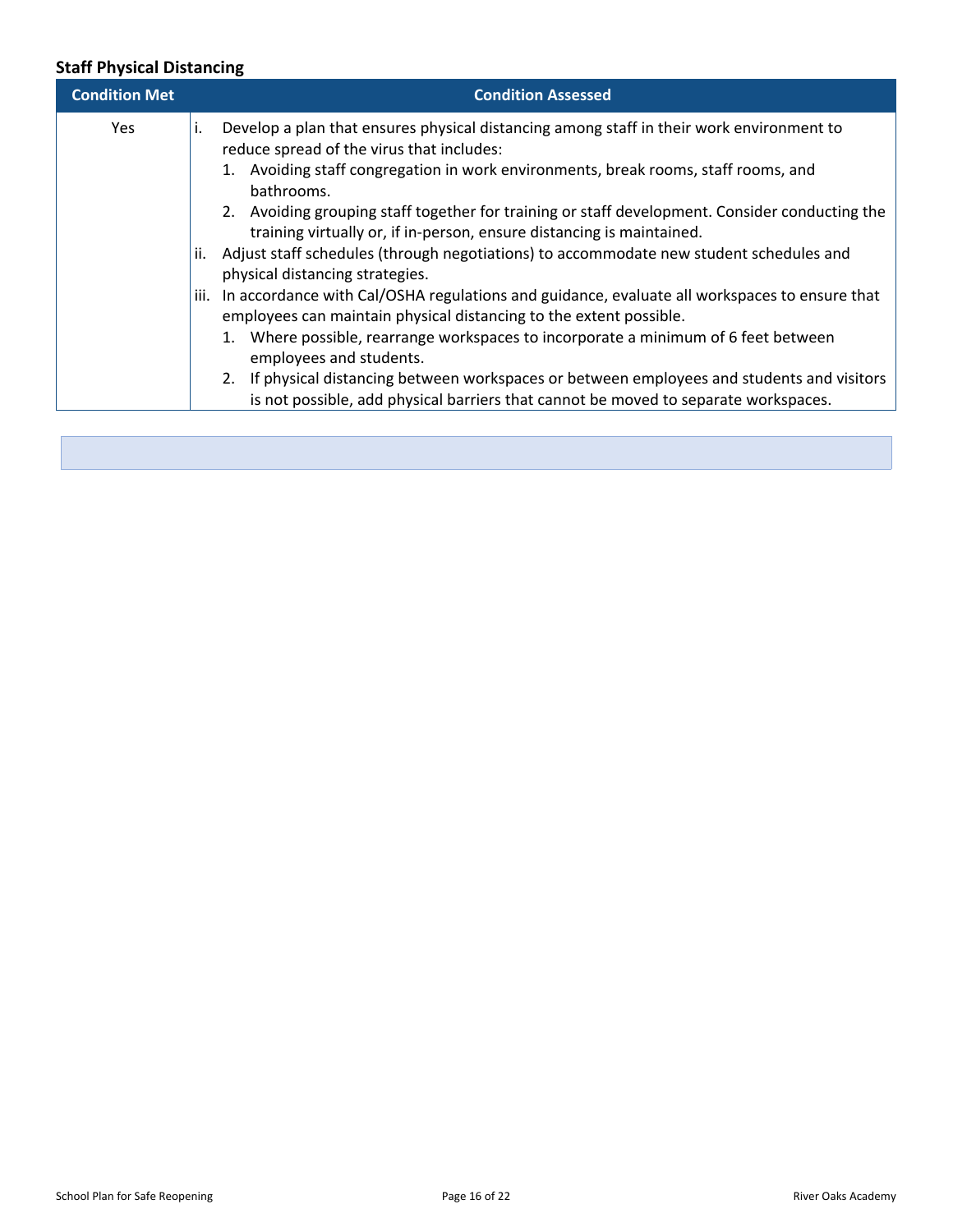## **Cleaning and Disinfecting**

Plan to meet cleanliness and disinfecting standards in school facilities and vehicles.

#### **Overall Cleanliness Standards**

| <b>Condition Met</b> | <b>Condition Assessed</b>                                                                                              |
|----------------------|------------------------------------------------------------------------------------------------------------------------|
| Yes                  | Schools must meet high cleanliness standards prior to reopening and maintain a high level during the<br>  school year. |

### **Sharing Avoidance**

| <b>Condition Met</b> | <b>Condition Assessed</b>                                                                                               |
|----------------------|-------------------------------------------------------------------------------------------------------------------------|
| Yes                  | In accordance with CDC guidance, avoid sharing of electronic devices, toys, books, and other games<br>or learning aids. |

## **Items Difficult to Clean and Sanitize**

| <b>Condition Met</b> | <b>Condition Assessed</b>                                                          |
|----------------------|------------------------------------------------------------------------------------|
| Yes                  | Limit stuffed animals and any other toys that are difficult to clean and sanitize. |

| <b>Safe Use of Disinfectants</b> |                                                                                                                                                                                                                                                                                                                                                                                                                                                                                                                                                                                                                                                                                                                                                                                                                                                                                                                                                                                                    |
|----------------------------------|----------------------------------------------------------------------------------------------------------------------------------------------------------------------------------------------------------------------------------------------------------------------------------------------------------------------------------------------------------------------------------------------------------------------------------------------------------------------------------------------------------------------------------------------------------------------------------------------------------------------------------------------------------------------------------------------------------------------------------------------------------------------------------------------------------------------------------------------------------------------------------------------------------------------------------------------------------------------------------------------------|
| <b>Condition Met</b>             | <b>Condition Assessed</b>                                                                                                                                                                                                                                                                                                                                                                                                                                                                                                                                                                                                                                                                                                                                                                                                                                                                                                                                                                          |
| Yes                              | In accordance with CDC and California Department of Pesticide Regulation (CDPR) guidance, and in<br>consultation with local public health officials, develop a plan that includes:<br>A safe and correct application of disinfectants using personal protective equipment and<br>ventilation recommended for cleaning.<br>Disinfecting surfaces between uses, such as:<br>ii.<br>1. Desks and tables<br>2. Chairs<br>3. Seats on bus<br>4. Keyboards, phones, headsets, copy machines<br>Disinfecting frequently-at least daily-high-touch surfaces, such as:<br>iii.<br>1. Door handles<br>2. Handrails<br>3. Drinking fountains<br>4. Sink handles<br>5. Restroom surfaces<br>Toys, games, art supplies, instructional materials<br>6.<br>7. Playground equipment<br>iv. When choosing disinfecting products, using those approved for use against COVID-19 on the<br>Environmental Protection Agency (EPA) List N: Disinfectants for Use Against SARS-CoV-2 and<br>follow product instructions. |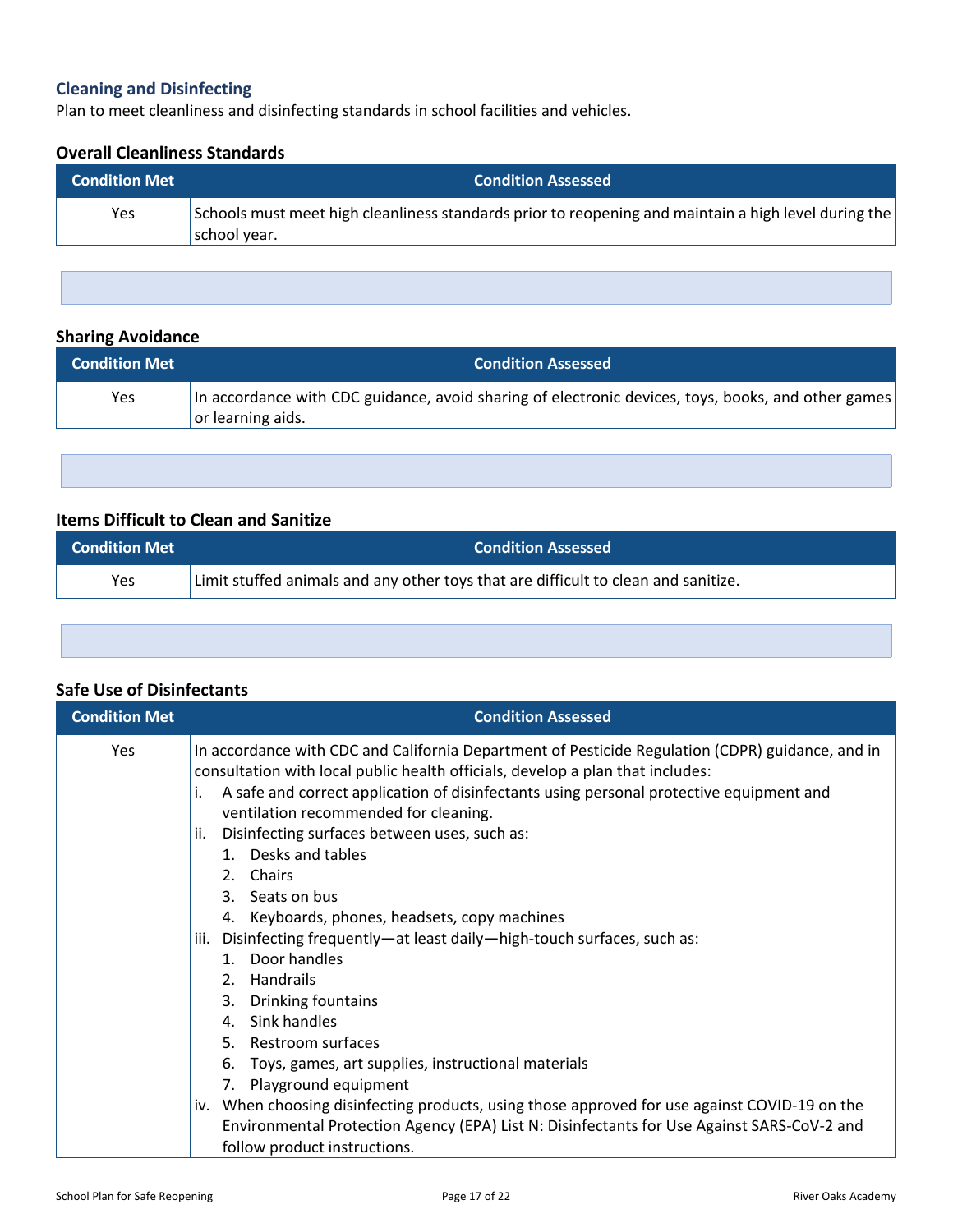| 1. To reduce the risk of asthma related to disinfecting, programs should aim to select<br>disinfectant products on the EPA List N with asthma-safer ingredients (hydrogen peroxide,<br>citric acid, or lactic acid).                              |
|---------------------------------------------------------------------------------------------------------------------------------------------------------------------------------------------------------------------------------------------------|
| 2. Avoid products that mix these ingredients with peroxyacetic acid, sodium hypochlorite<br>(bleach), or quaternary ammonium compounds, which can cause asthma.                                                                                   |
|                                                                                                                                                                                                                                                   |
| 3. Use disinfectants labeled to be effective against emerging viral pathogens, following label<br>directions for appropriate dilution rates and contact times.                                                                                    |
| When cleaning, airing out the space before children arrive. Plan to do thorough cleaning when<br>children are not present.                                                                                                                        |
| vi. Closing off areas used by any sick person and not using before cleaning and disinfection. To<br>reduce risk of exposure, wait 24 hours before cleaning and disinfecting. If it is not possible to<br>wait 24 hours, wait as long as possible. |
|                                                                                                                                                                                                                                                   |

# **Plan for Adequate Outdoor Air Circulation**

| <b>Condition Met</b> | <b>Condition Assessed</b>                                                                                                                                                                                                                                                                                                                                                                                                                                                                                                                   |
|----------------------|---------------------------------------------------------------------------------------------------------------------------------------------------------------------------------------------------------------------------------------------------------------------------------------------------------------------------------------------------------------------------------------------------------------------------------------------------------------------------------------------------------------------------------------------|
| Yes.                 | In accordance with CDC guidance, ensure that ventilation systems and fans operate properly and<br>increase circulation of outdoor air as much as possible by opening windows and doors and other<br>methods. Do not open windows and doors if doing so poses a safety or health risk to children using<br>the facility (for example, allowing pollen in or exacerbating asthma symptoms). Maximize central air<br>filtration for heating, ventilation, and air conditioning (HVAC) systems (targeted filter rating of at least<br>MERV 13). |

## **Safe Water Systems and Features**

| <b>Condition Met</b> | <b>Condition Assessed</b>                                                                                                                                                                                                                                        |
|----------------------|------------------------------------------------------------------------------------------------------------------------------------------------------------------------------------------------------------------------------------------------------------------|
| Not Applicable       | Take steps to ensure that all water systems and features (e.g., drinking fountains, decorative)<br>  fountains) are safe to use after a prolonged facility shutdown to minimize the risk of Legionnaires'  <br>disease and other diseases associated with water. |

## **Handling Student Belongings**

| <b>Condition Met</b> | <b>Condition Assessed</b>                                                                                           |
|----------------------|---------------------------------------------------------------------------------------------------------------------|
|                      | Not Applicable   Keep each child's belongings separated and in an individually labeled storage container, cubby, or |
|                      | area. Send belongings home each day to be cleaned.                                                                  |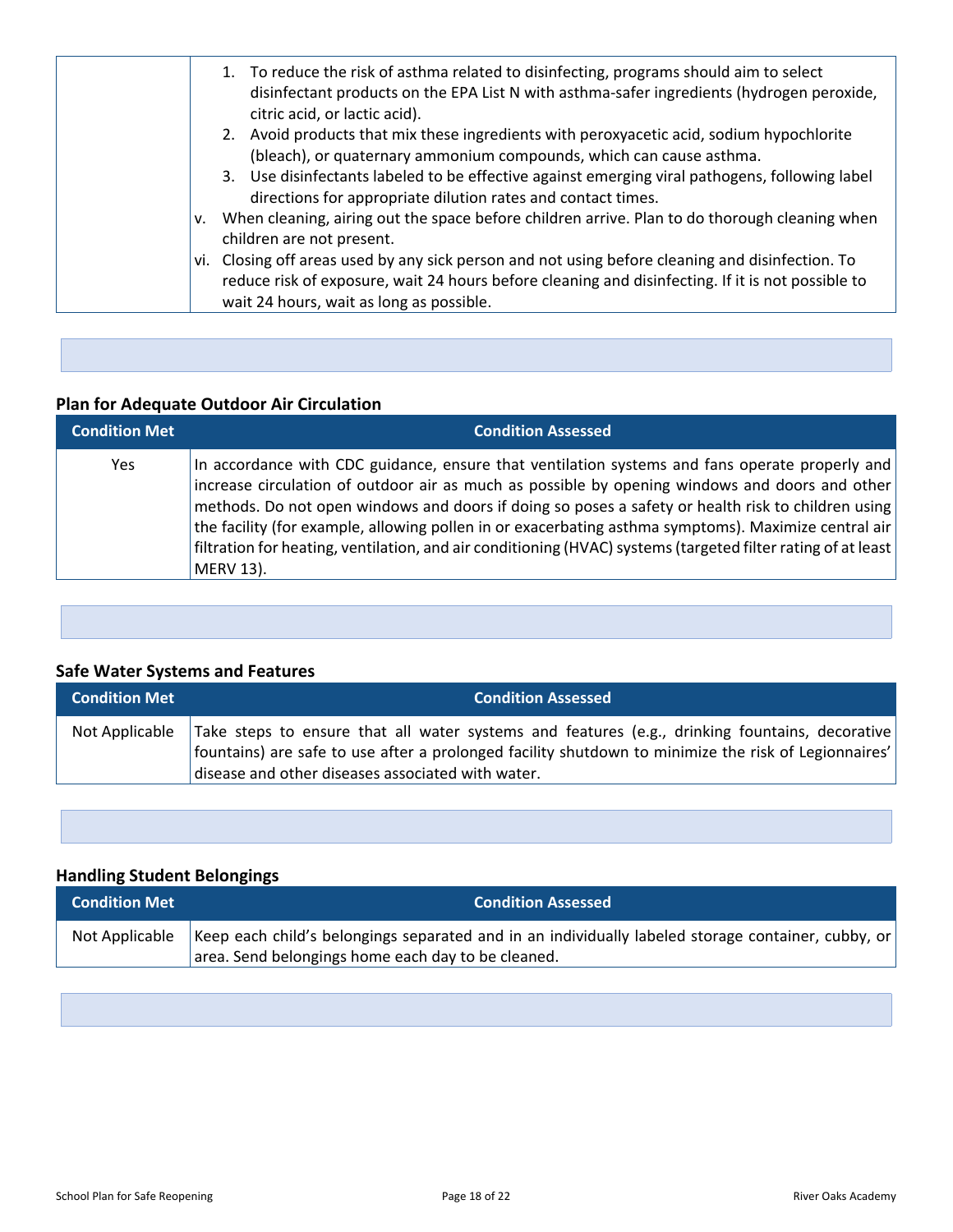## **Employee Issues**

Engage employees on COVID-19 plans and provide necessary training and accommodations.

### **Revisit existing bargaining agreement.**

| <b>Condition Met</b> |     | <b>Condition Assessed</b>                                                                                                                                                                                                                                                                                                                                                                                                                      |
|----------------------|-----|------------------------------------------------------------------------------------------------------------------------------------------------------------------------------------------------------------------------------------------------------------------------------------------------------------------------------------------------------------------------------------------------------------------------------------------------|
| Not Applicable       | ii. | Engage the exclusive representatives of labor groups and work collaboratively in tailoring<br>bargaining agreements to address the relevant employee issues in this checklist. Ideally, these<br>are matters that would be resolved as part of the reopening planning process and prior to<br>school starting so as to provide clarity for reopening.<br>Create a plan for future bargaining that may be necessary as additional issues arise. |

## **Staffing Ratios**

| <b>Condition Met</b> | <b>Condition Assessed</b>                                                                                                                                                                                                                        |
|----------------------|--------------------------------------------------------------------------------------------------------------------------------------------------------------------------------------------------------------------------------------------------|
| Yes                  | Ensure staffing levels are sufficient to meet unique facility cleanliness, physical distancing,<br>student learning, and health and safety needs to address COVID-19.<br>Consider rolling staff cohorts to meet needs and avoid overwork.<br>ii. |

### **Staff Training**

| <b>Condition Met</b> | <b>Condition Assessed</b>                                                                                                                                                                                                                                                                                                                                                                                                                                                                                                                                                                                                                                                                                                                                                                                                                                                                                                                                                                                                                                                                                                                                                                                                                                                                                                                                                                                                                             |
|----------------------|-------------------------------------------------------------------------------------------------------------------------------------------------------------------------------------------------------------------------------------------------------------------------------------------------------------------------------------------------------------------------------------------------------------------------------------------------------------------------------------------------------------------------------------------------------------------------------------------------------------------------------------------------------------------------------------------------------------------------------------------------------------------------------------------------------------------------------------------------------------------------------------------------------------------------------------------------------------------------------------------------------------------------------------------------------------------------------------------------------------------------------------------------------------------------------------------------------------------------------------------------------------------------------------------------------------------------------------------------------------------------------------------------------------------------------------------------------|
| Yes                  | Develop and provide staff training or utilize state-provided training on:<br>Disinfecting frequency and tools and chemicals used in accordance with the Healthy Schools<br>i.<br>Act, CDPR guidance, and Cal/OSHA regulations. For staff who use hazardous chemicals for<br>cleaning, specialized training is required.<br>Physical distancing of staff and students.<br>ii.<br>iii. Symptom screening, including temperature checks.<br>iv. Updates to the Injury and Illness Prevention Program (IIPP).<br>State and local health standards and recommendations, including, but not limited to, the<br>v.<br>following:<br>1. Proper use of protective equipment, including information on limitations of some face<br>coverings that do not protect the wearer and are not PPE but can help protect people<br>near the wearer. Face coverings do not replace the need for physical distancing and<br>frequent handwashing. Cloth face coverings are most essential when physical distancing<br>is not possible. Also include training on removal and washing of cloth face coverings.<br>2. Cough and sneeze etiquette.<br>Keeping one's hands away from one's face.<br>3.<br>Frequent handwashing and proper technique.<br>4.<br>Confidentiality around health recording and reporting.<br>5.<br>vi. Training for school health staff on clinical manifestations of COVID-19, pediatric<br>presentations, and CDC transmission-based precautions. |
|                      | vii. Training on trauma-informed practices and suicide prevention.                                                                                                                                                                                                                                                                                                                                                                                                                                                                                                                                                                                                                                                                                                                                                                                                                                                                                                                                                                                                                                                                                                                                                                                                                                                                                                                                                                                    |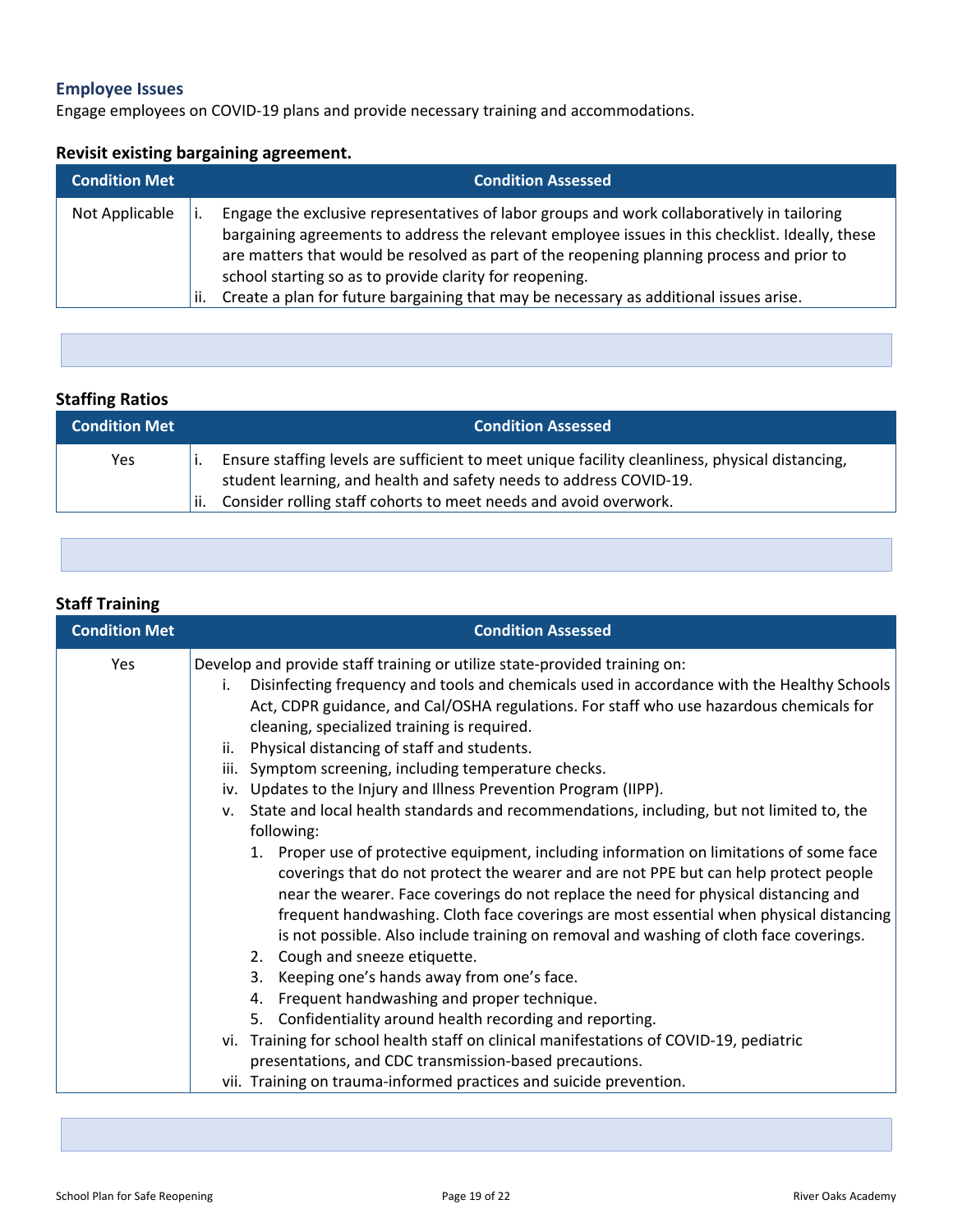#### **Staff Liaison**

| <b>Condition Met</b> | <b>Condition Assessed</b>                                                                    |
|----------------------|----------------------------------------------------------------------------------------------|
| Yes                  | Designate a staff liaison or liaisons to be responsible for responding to COVID-19 concerns. |
|                      | Employees should know who they are and how to contact them.                                  |

#### **Reasonable Accommodations**

| <b>Condition Met</b> | <b>Condition Assessed</b>                                                                                                                                                                                                                                                                                                                                                                                                                                                                                       |
|----------------------|-----------------------------------------------------------------------------------------------------------------------------------------------------------------------------------------------------------------------------------------------------------------------------------------------------------------------------------------------------------------------------------------------------------------------------------------------------------------------------------------------------------------|
| Yes.                 | Protect and support staff who are at higher risk for severe illness (medical conditions that the<br>CDC says may have increased risks) or who cannot safely distance from household contacts at<br>higher risk by providing options such as telework or negotiated change in classification or<br>duties.<br>If reasonable accommodations are not practicable, the LEA should work with the employee to<br>ii.<br>develop a flexible leave plan that endeavors to avoid exhausting the employee's earned leave. |